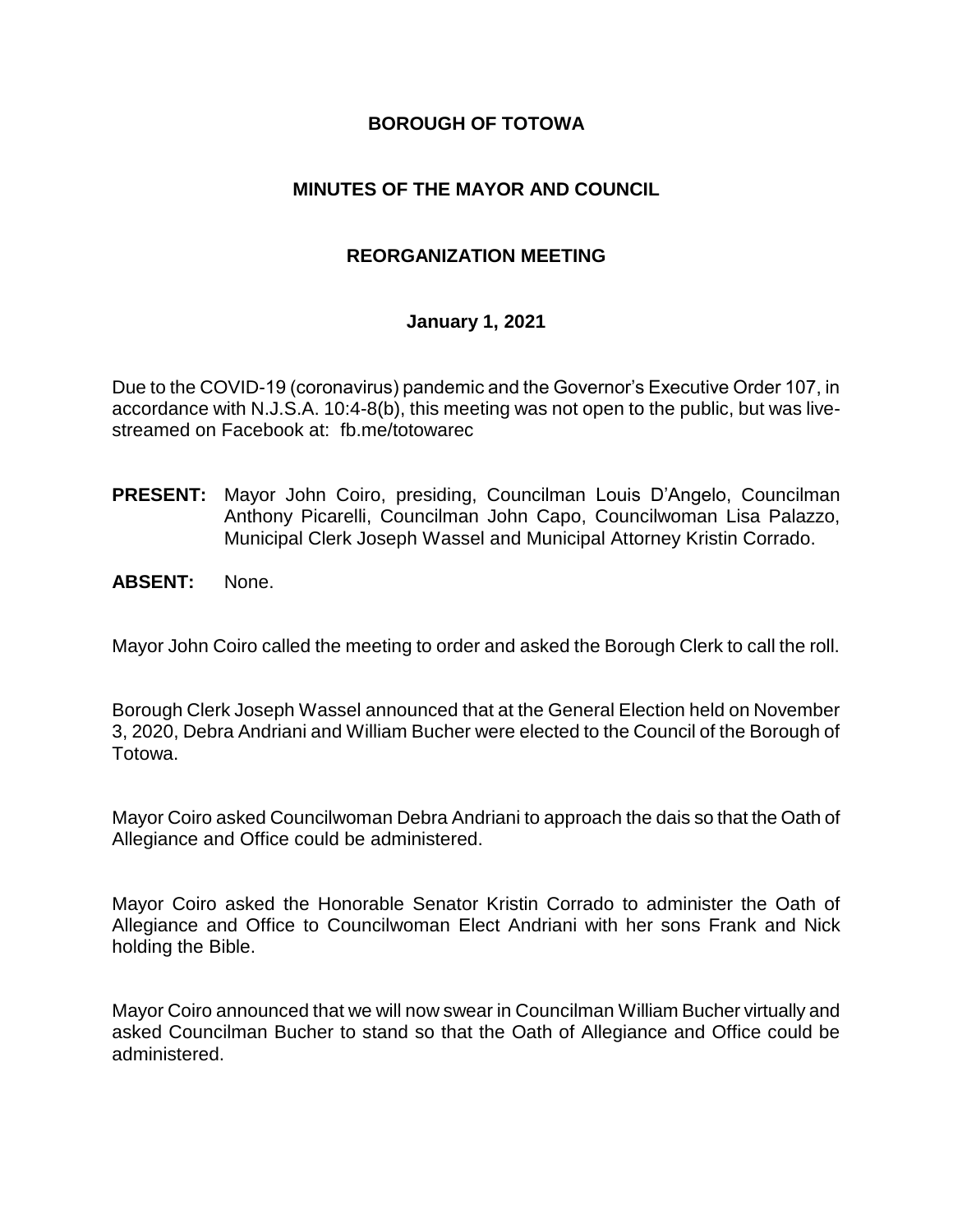Mayor Coiro asked the Honorable Senator Kristin Corrado to administer the Oath of Allegiance and Office to Councilman Elect Bucher with his wife Ellen holding the Bible.

Mayor Coiro announced that he will present the Badges symbolic to the Office of Council to Councilwoman Andriani and Councilman Bucher at a later date.

Mayor Coiro congratulated Councilwoman Andriani and Councilman Bucher and welcomed them back to the Council. The rest of the Council, the Borough Clerk and Borough Attorney also offered congratulations.

Mayor Coiro welcomed all who were viewing to the annual Reorganization Meeting of the Mayor and Council.

Mayor Coiro announced that the Reorganization Meeting of the 2021 Borough Council was now in session.

Mayor Coiro asked the Borough Clerk to call the roll of the 2021 Borough Council.

- **PRESENT:** Mayor John Coiro, presiding, Councilman Louis D'Angelo, Councilwoman Debra Andriani, Councilman Anthony Picarelli, Councilman William Bucher, Councilman John Capo and Councilwoman Lisa Palazzo.
- **ABSENT:** None.

Mayor Coiro asked Council President Louis D'Angelo to give the invocation.

Mayor Coiro asked everyone to join the Mayor and Council in the Pledge of Allegiance to the Flag.

The following Statement of the Meeting as required by New Jersey Statutes was read by the Borough Clerk: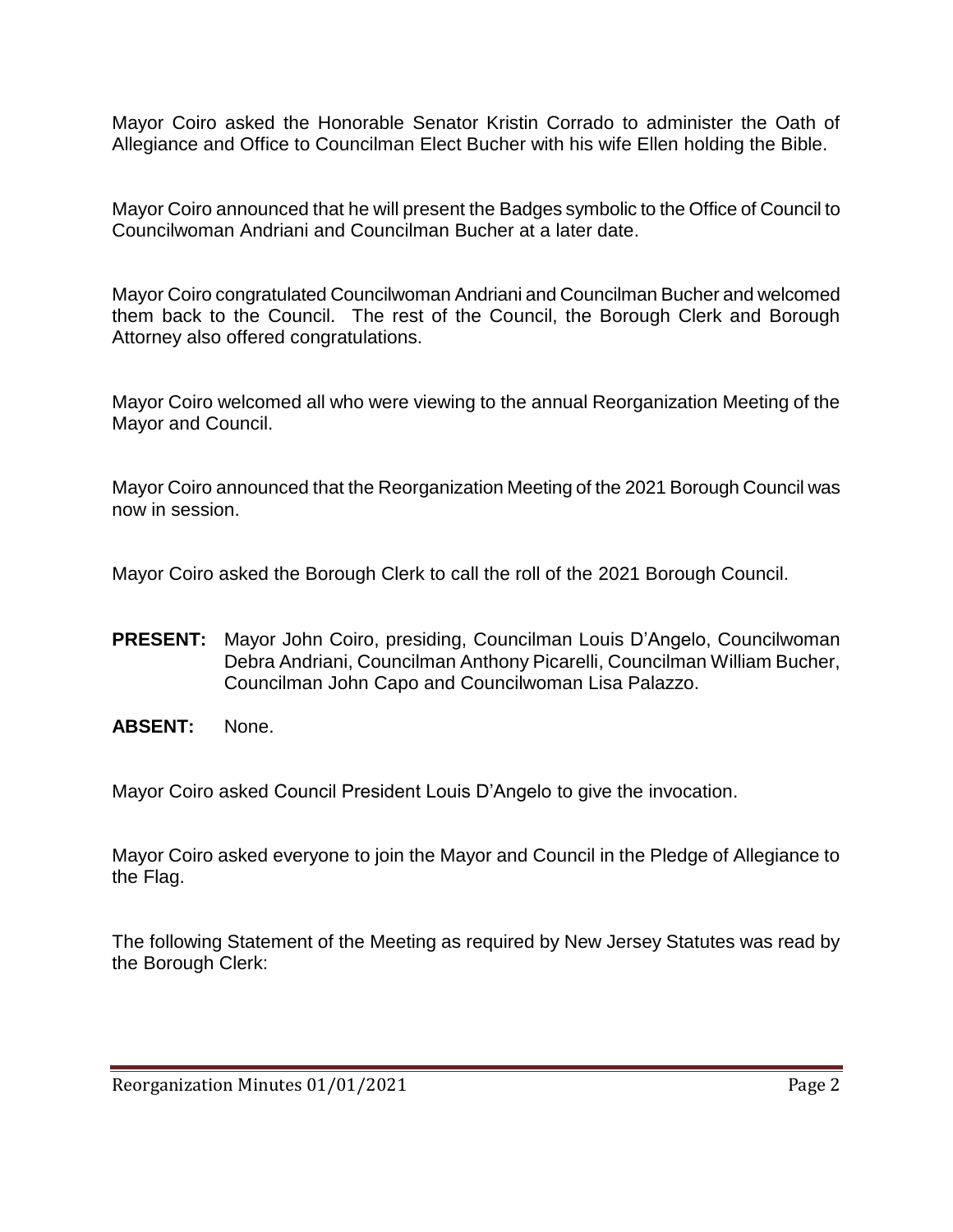This meeting of the Mayor and Council held on this First Day of January, 2021, is being held in accordance with the Annual Notice of the Schedule of Meetings as required by Chapter 231, P.L. 1975 of the State of New Jersey, as amended. The agenda for this meeting has been prepared and distributed to the Mayor and Council and a copy has been on file in the Office of the Borough Clerk.

Mayor Coiro called for the election of Council President for the 2021 Borough Council.

Councilwoman Andriani nominated Councilman Lou D'Angelo for the position of Council President for the year 2021, seconded by Councilman Picarelli.

There being no further nominations, there was a motion by Councilwoman Andriani, seconded by Councilman Picarelli that Councilman D'Angelo be elected as Council President for the year 2021. On roll call vote, all members of the Council present voted in the affirmative.

Mayor Coiro announced that Councilman Lou D'Angelo has been elected as Council President of the Borough of Totowa for the year 2021.

Mayor Coiro announced that Councilman Anthony Picarelli will present the following resolutions to the Governing Body for their consideration and adoption.

# RESOLUTION NO. 01-2021

BE IT RESOLVED, by the Mayor and Council of the Borough of Totowa, that the By-Laws of the Borough Council amended January 1, 2021 are hereby adopted by the Mayor and Council of the Borough of Totowa for the Year 2021; and

BE IT FURTHER RESOLVED, that all proceedings of the Council not controlled by the provisions of these By-Laws shall be regulated by Robert's Rules of Order.

# RESOLUTION NO. 02-2021

WHEREAS, in accordance with the Open Public Meetings Act of the Public Laws of 1975, Chapter 231, the Mayor and Council of the Borough of Totowa must set forth in annual notice a schedule of its meetings for the Year 2021.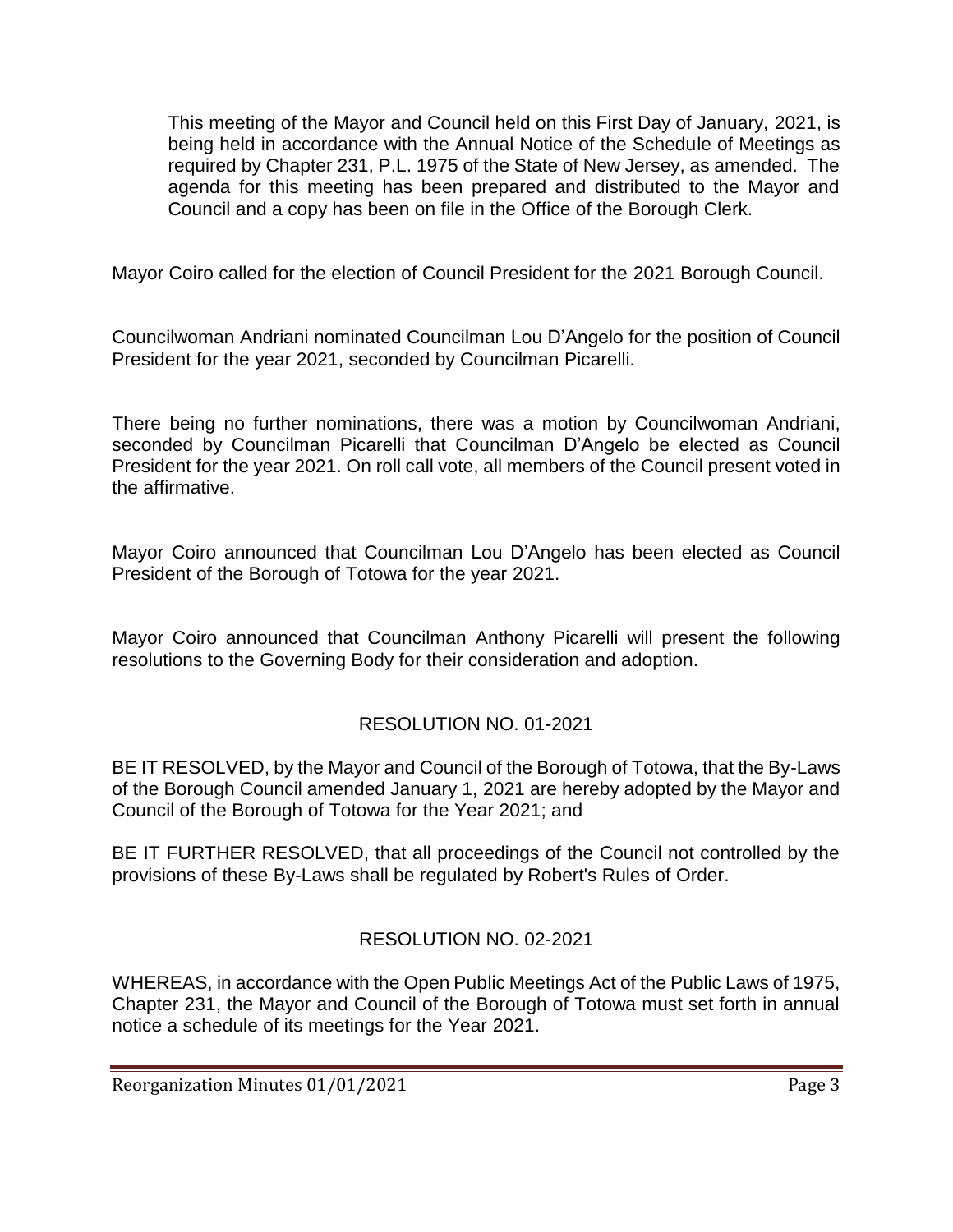NOW, THEREFORE, BE IT RESOLVED, by the Mayor and Council of the Borough of Totowa, that this Council shall meet during the Year 2021 for its regular meetings, in the Council Chamber on the second floor in the Municipal Complex, 537 Totowa Road at Cherba Place, at 7:30 p.m., in accordance with the following schedule:

| July 13 & 27                                          |
|-------------------------------------------------------|
| August 10 & 24                                        |
| September 14 & 28                                     |
| October 12 & 26                                       |
| November 9 & 23                                       |
| December 14 & 28                                      |
| Reorganization Meeting: January 1, 2022 at 12:00 p.m. |
|                                                       |

BE IT FURTHER RESOLVED, that a copy of this annual notice be filed in the Office of the Municipal Clerk, that it be posted on the bulletin board in the Municipal Complex and be transmitted to The Herald News, The Record and The Passaic Valley Today Paper.

# RESOLUTION NO. 03-2021

WHEREAS, P.L. 1983, Chapter 8, Local Fiscal Affairs Law, N.J.S.A. 40A:5-2, has been amended to require that each municipality designate a Cash Management Plan for the deposit of each local unit's monies.

NOW, THEREFORE, BE IT RESOLVED, that the following Cash Management Plan of the Borough of Totowa be and is hereby adopted.

#### A. DESIGNATION OF OFFICIAL DEPOSITORIES:

The following financial institutions are designated official depositories:

- 1. J.P. MORGAN CHASE BANK LAKELAND BANK NORTH JERSEY FEDERAL CREDIT UNION TD BANK, NA VALLEY NATIONAL BANK WELLS FARGO
- 2. Designated official depositories are required to submit to the Chief Financial Officer of the Borough of Totowa a copy of the State of New Jersey, Department of Banking, Governmental Unit Deposit Protection Act Notification of eligibility, which must be filed semiannually in the Department of Banking as of June 30th and December 31st of each year. Said Notices must be available for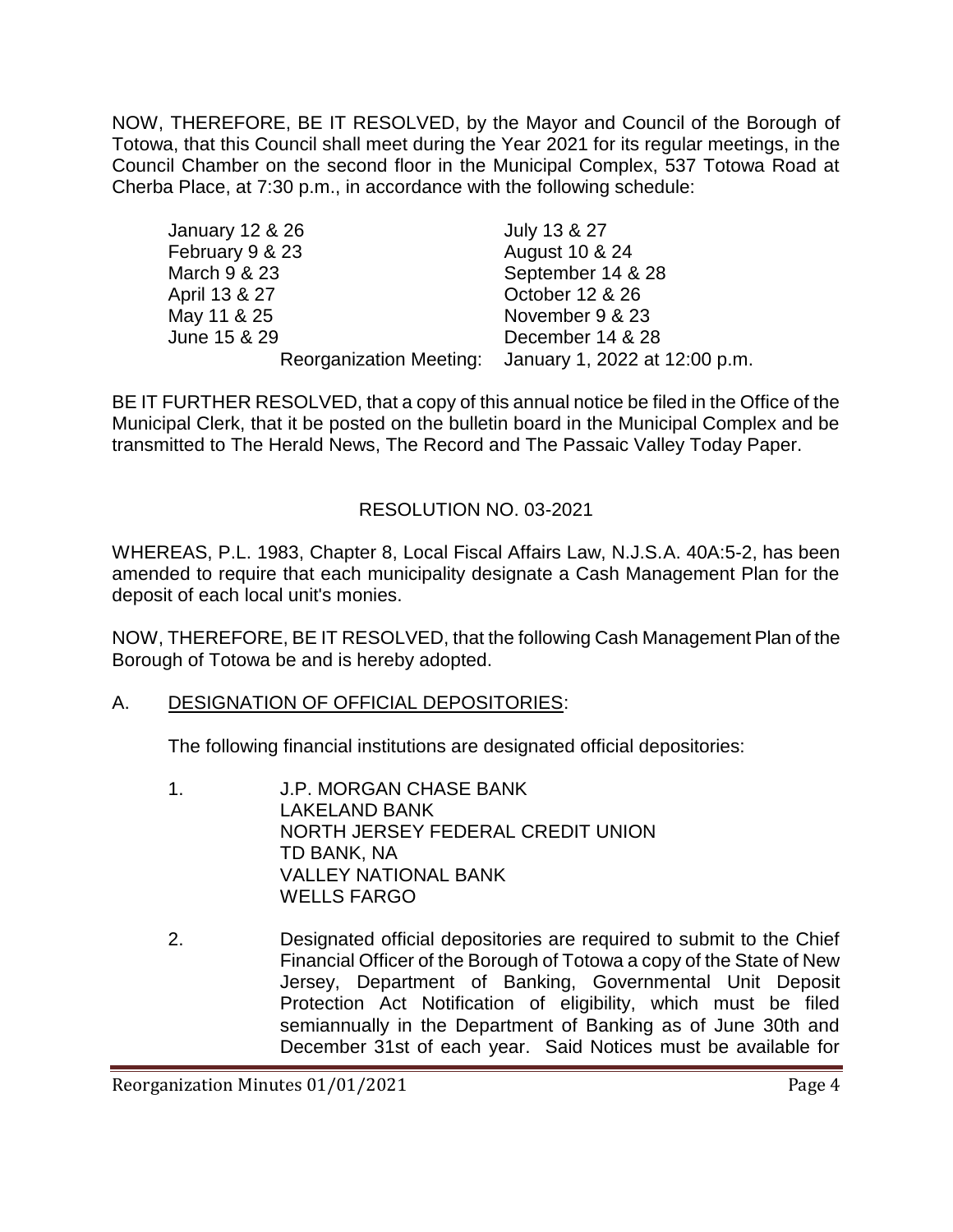annual audit.

3. Designated official depositories are required to submit to the Chief Financial Officer a copy of institution's "Annual Report" on an annual basis.

## B. DEPOSIT OF FUNDS:

All funds shall be deposited within Forty-Eight (48) hours of receipt in accordance with State statute.

- 1. Opening funds shall be deposited into interest bearing accounts to maximize interest earnings.
- 2. Capital and Debt service funds may be deposited into interest bearing accounts. Non-interest bearing accounts shall be regularly monitored for the availability of funds for investment.
- 3. Trust funds may be deposited into interest bearing accounts in accordance with the State statutes regulating the deposit of developer's escrow deposits. Non-interest bearing accounts should be regularly monitored for availability of funds for investment except where either State or Federal laws prohibit the earning of interest on such funds.
- 4. Payroll and agency remittance funds shall be maintained in regular checking accounts, only insofar as they serve to compensate the bank for payroll data processing services.

# C. DEFINITION OF ALLOWABLE INVESTMENT INSTRUMENTS:

The Borough may permit deposits and investments in such depositories as permitted in Section 4 of P.L. 1970, Chapter 236 (C.17:9-44) and other instruments specified below:

- 1. United States Treasury Bills (T-Bills)
- 2. Borough of Totowa Bonds or Notes
- 3. Commercial Bank Deposits and Certificates of Deposit (CD's)
- 4. Repurchase Agreements (Repo's)
- 5. Investments in Savings and Loan Association
- 6. United States Government Agency and Instrumentality Obligations
- 7. State of New Jersey Cash Management Fund
- 8. School District Obligations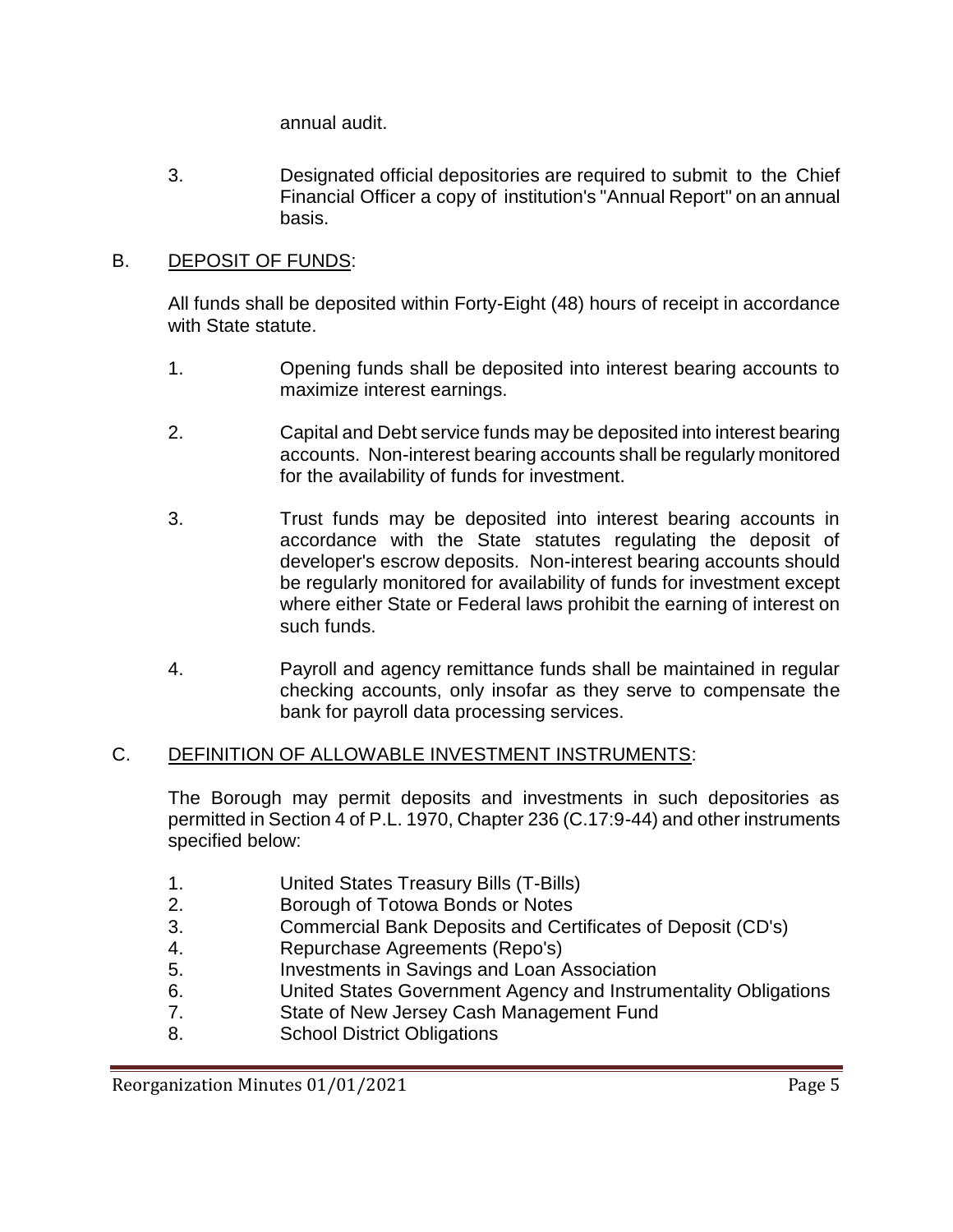#### D. DEFINITION OF ACCEPTABLE COLLATERAL AND PROTECTION OF BOROUGH ASSETS:

- 1. All designated depositories must conform to all applicable State statutes concerning depositories of Public Funds.
- 2. All depositories shall obtain the highest amount possible F.D.I.C. and/or F.S.L.I.C. coverage of all Borough Assets (Demand and Certificate of Deposit).
- 3. Collateral will be required for all deposits and investments of the Borough, except for those in the State Cash Management Fund, collateral must have a market value of not less than 100 percent of all deposits and investments.
- 4. For pledges by depositories on Borough Funds, the following securities will be considered acceptable for pledges:
	- a. Any security backed by the U.S. Government.
	- b. Any direct obligation of any taxing authority within the Borough of Totowa.
	- c. Real Estate Mortgage Loans for Real Estate property located within the Totowa market area. Pledges of Real Estate Mortgage Loans shall be maintained at a market value of 115 percent of deposits.
	- d. All pledges of collateral must be indicated on an advice copy of the investment instrument which shall be forwarded to the Chief Financial Officer or Treasurer.

#### E. COMPENSATING BALANCE AGREEMENTS:

Where compensating balances are used to offset bank expenses, an agreement between the bank and the Borough shall be executed, specifying the charge for each service. Said agreement shall be reviewed annually.

#### F. REPORTING PROCEDURES:

The Chief Financial Officer shall prepare for the Mayor and Council of the Borough of Totowa the following investment reports:

1. MONTHLY REPORTING: A detailed listing of all investments purchased in the prior month, specifying the amount, interest percent per annum, number of days, period of investment and maturity date, interest amount at maturity and financial institutions with which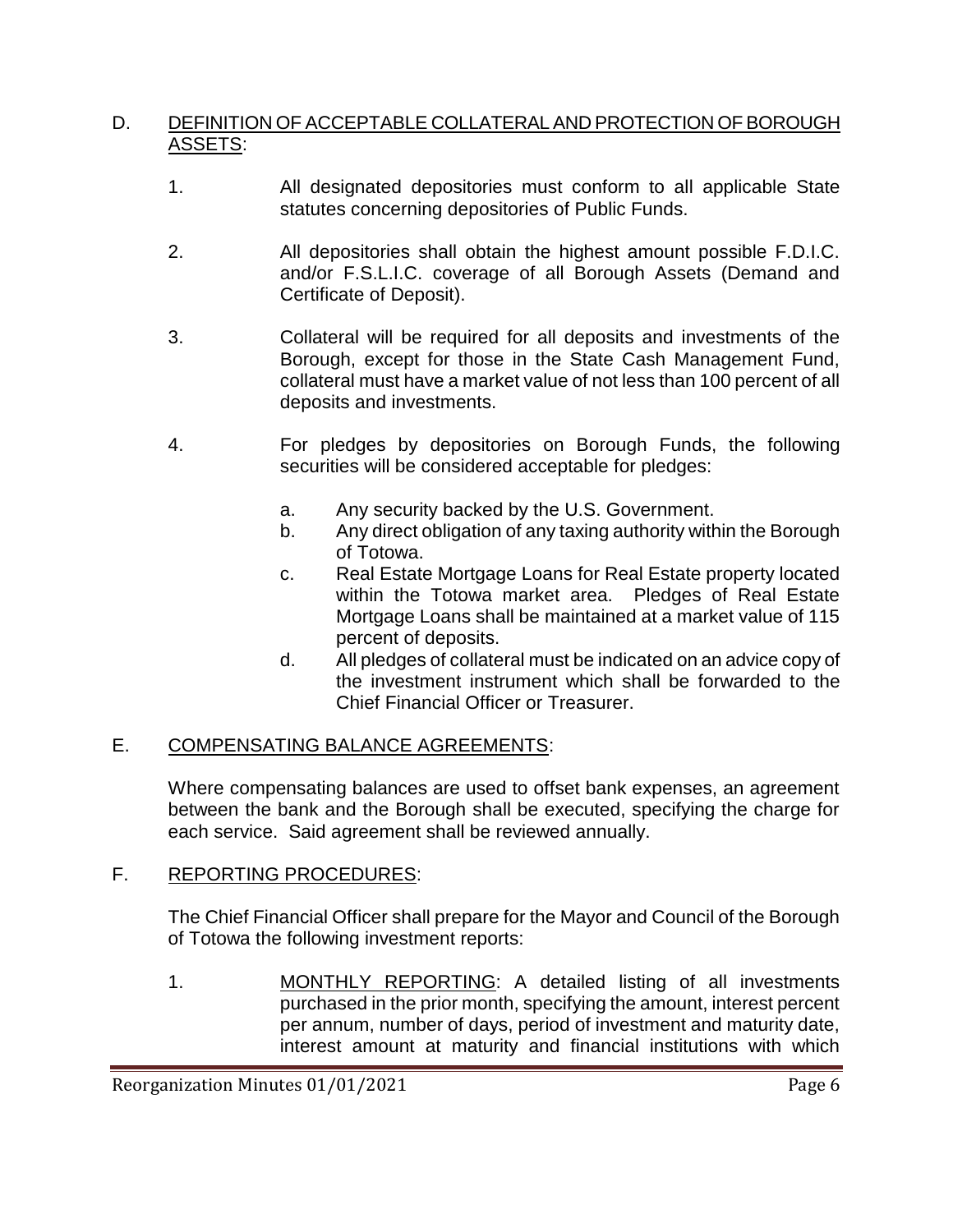investment is placed. This report shall be broken down by fund.

- 2. QUARTERLY REPORTING: A detailed summary analysis of all investments by fund, specifying the quarterly interest rate earned, quarterly interest earned on NOW and Savings Accounts and Year-To-Date total interest earnings.
- 3. The Treasurer shall prepare a schedule of outstanding investments for the independent auditors as of December 31st of each year and at other such times as required by the auditors.
- 4. The Treasurer shall also periodically provide analysis of average daily balances in interest bearing checking accounts vs. other investment vehicle potential.
- 5. All such reports may include a comparison of current investment income vs. forecast, prior year or market conditions.

#### G. DIVERSIFICATION REQUIREMENTS:

The Chief Financial Officer and Treasurer shall closely examine investments to guard against the effects of a financial institution going into default. This may be accomplished through the practice of spreading the investments around in various designated official depositories.

#### H. MAXIMUM MATURITY POLICY:

Investments shall be limited to a maturity not to exceed one year on all operating funds unless a longer maturity is permitted within the provision of regulation promulgated by either the Federal or State Governments.

#### I. INVESTMENT PROCEDURES:

Bids for Certificates of Deposit and Repurchase Agreements will be solicited of at least three (3) designated depositories only if the amount is \$100,000 or greater.

Telephone bids will be solicited of designated depositories by the Chief Financial Officer or Treasurer or designated staff member.

The depository shall specify the principal amount of the investment bid on, interest rate and number of days used to calculate the interest to be paid upon maturity.

Interest paid shall be from the date the bid was awarded to the date of maturity.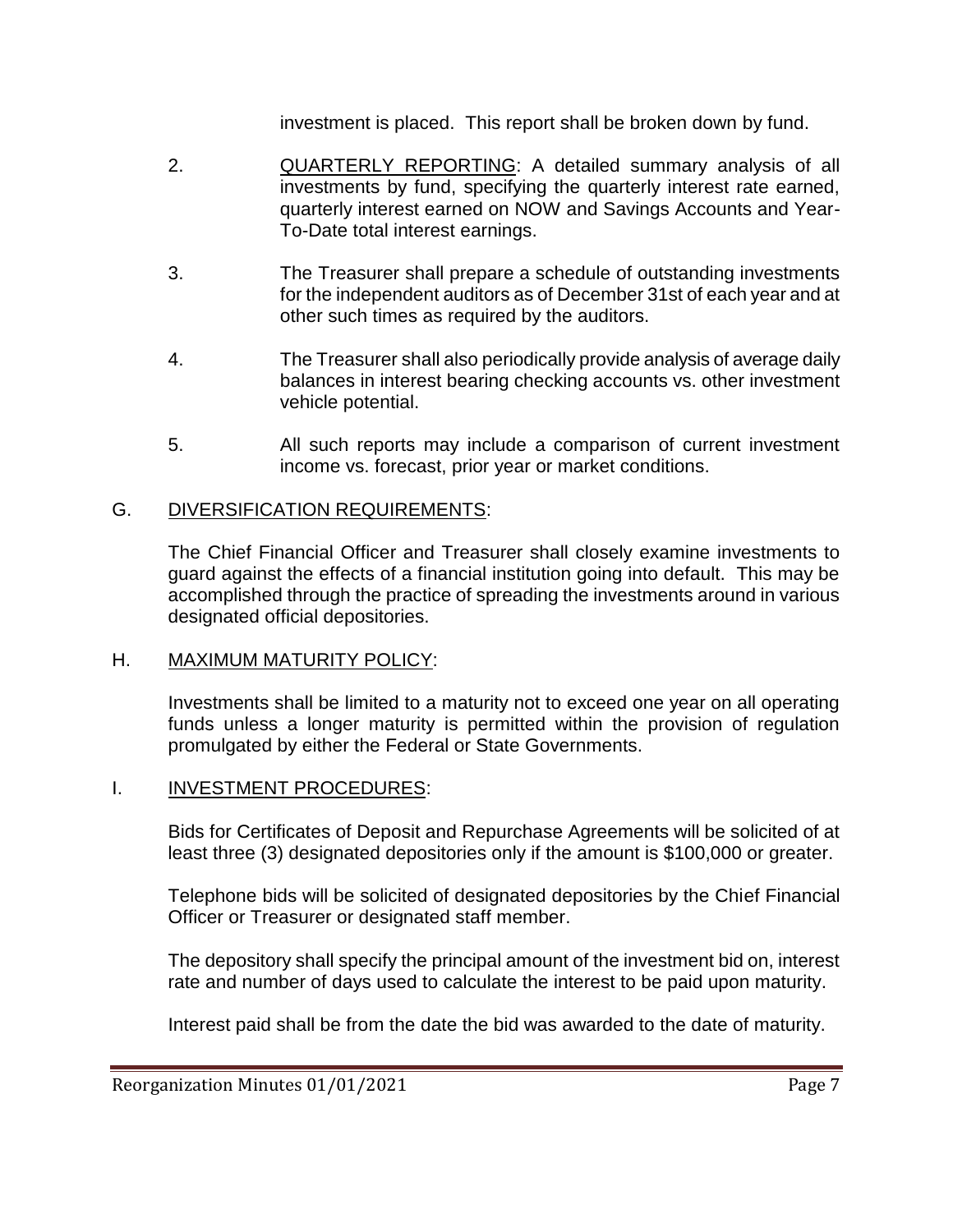All bidders may request the results of the bid after the bid is formally awarded.

A check or wire transfer of funds will be made available to the winning bidder on the same business day the bid is awarded.

Each quotation shall be documented to record the date and time of quote, the parties in the discussion, the instrument(s), maturities and rates. A bid form of the Borough may be used.

#### J. RETURN ON INVESTMENT:

Where the return on a proposed investment does not exceed the cost of making said investment by a minimum amount the Chief Financial Officer and/or Treasurer will not make the investment. The Chief Financial Officer and/or Treasurer shall have the discretion to award an investment to the bank wherein the funds reside, should that bank's quoted rate be less than other quoted rates received in the event that the differential in interest rates is less than 25 basis points, and providing that the term of the investment is less than fifteen (15) days.

#### K. CONTROLS:

When possible, the internal controls should provide for a separation of the investment placement functions and the accounting activity. Controls must be designed for telephone orders, wire transfers and securities safekeeping. Only specifically designated personnel shall be allowed to conduct this part of the transactions, and all activity should be subject to immediate written confirmation by the designated depository. The Treasurer shall review each day's activity.

#### L. BONDING:

The following officials shall be covered by surety bonds; said surety bonds to be examined by the independent auditor to insure their proper execution:

> **Collector** Municipal Court Administrator Deputy Municipal Court Administrator Municipal Court Judge

Staff members of the Department of Finance not covered by separate surety bonds shall be covered by a Public Employee's Faithful Performance Bond in the minimum amount of \$50,000.00.

M. COMPLIANCE: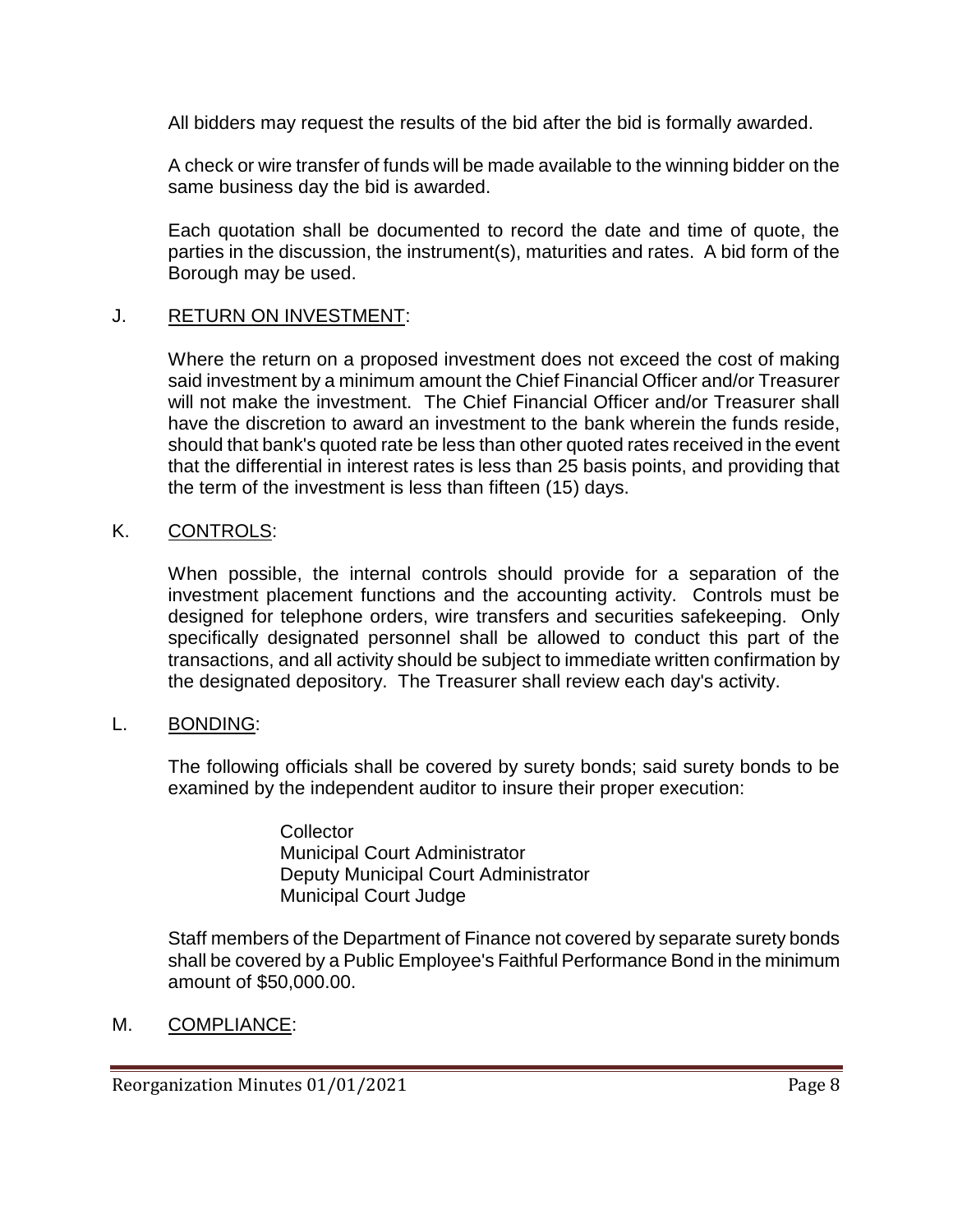The Cash Management Plan of the Borough of Totowa shall be subject to the annual audit conducted pursuant to N.J.S. 40A:5-4.

- N. The official charged with the custody of the monies of the Borough of Totowa shall deposit them as designated by the Cash Management Plan and shall thereafter be relieved of any liability or loss of such monies due to the insolvency or closing of any depository designated in the Cash Management Plan pursuant to N.J.S. 40A:5-2.
- O. Where a conflict exists between this Cash Management Plan and State statute, the applicable State statute shall apply.
- P. The Cash Management Plan shall be subject to the approval of the Borough Attorney.

# RESOLUTION NO. 04-2021

BE IT RESOLVED, by the Mayor and Council of the Borough of Totowa that the Mayor, Borough Clerk and the Chief Financial Officer/Treasurer be hereby designated as the Official Signatories to sign all checks.

# RESOLUTION NO. 05-2021

BE IT RESOLVED, by the Mayor and Council of the Borough of Totowa that the Tax Collector of the Borough of Totowa be named and designated as the Official Tax Search Officer of the Borough of Totowa.

# RESOLUTION NO. 06-2021

BE IT RESOLVED, by the Mayor and Council of the Borough of Totowa that the Borough Clerk is hereby named and designated as the Official of the Borough of Totowa, to make Official Certificates of Searches as to Municipal Improvements authorized by Ordinances of the Borough of Totowa.

# RESOLUTION NO. 07-2021

WHEREAS, it is necessary to have a person responsible for processing of all documents pertaining to the Public Employees Retirement System of the State of New Jersey.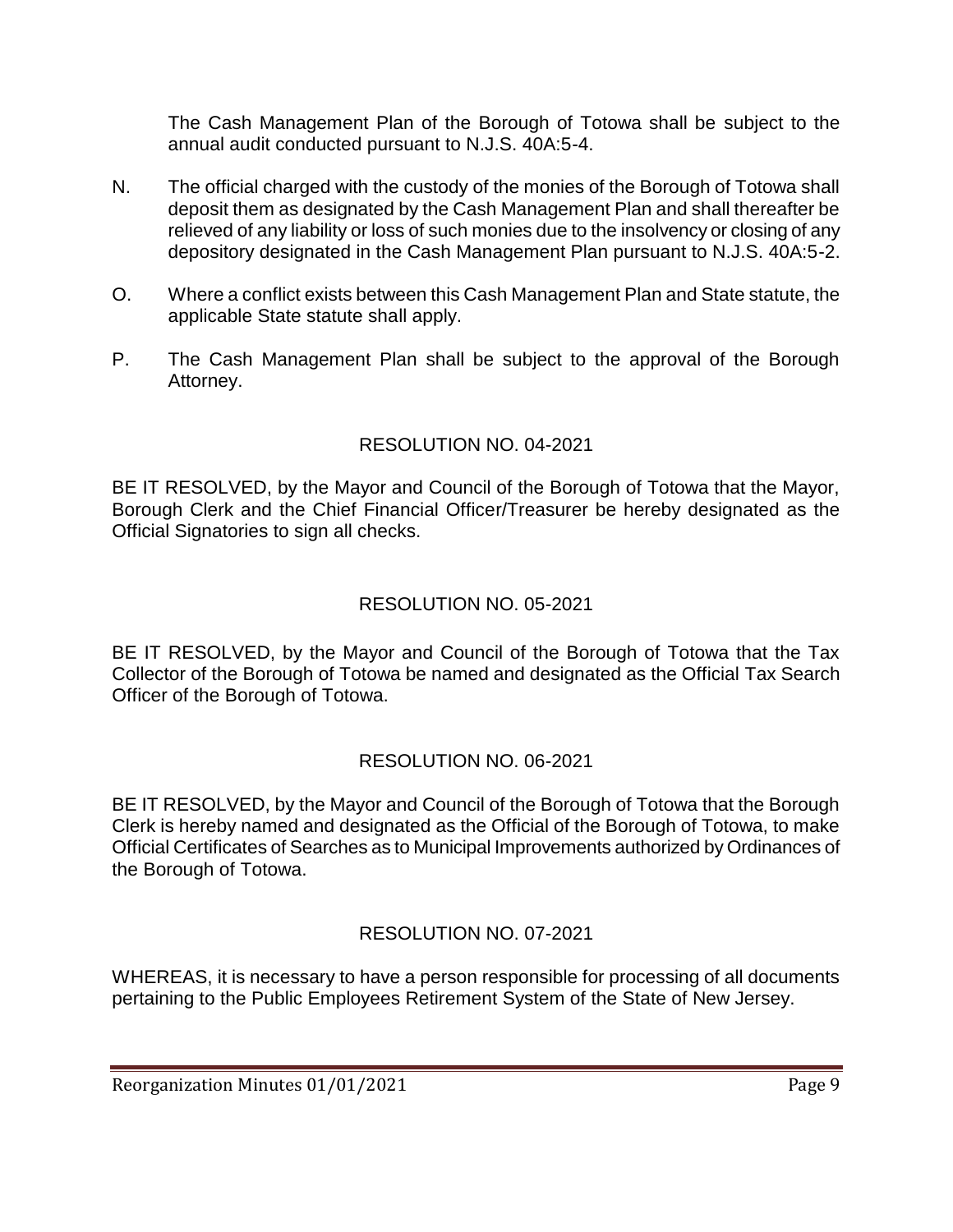NOW, THEREFORE, BE IT RESOLVED, by the Mayor and Council of the Borough of Totowa that the Borough Clerk is hereby named and designated as the Supervisor Certifying Officer for documents pertaining to the Public Employees Retirement System.

## RESOLUTION NO. 08-2021

WHEREAS, it is necessary to have a person responsible for processing of all documents pertaining to the Police and Fireman's Retirement System of the State of New Jersey.

NOW, THEREFORE, BE IT RESOLVED, by the Mayor and Council of the Borough of Totowa that the Borough Clerk is hereby named and designated as the Supervisor Certifying Officer for documents pertaining to the Police and Fireman's Retirement System.

## RESOLUTION NO. 09-2021

WHEREAS, it is necessary to have a person responsible for the processing of all Social Security Records.

NOW, THEREFORE, BE IT RESOLVED, by the Mayor and Council of the Borough of Totowa that the Chief Financial Officer/Treasurer of the Borough of Totowa be named and designated as the Official in charge of Social Security Records.

# RESOLUTION NO. 10-2021

BE IT RESOLVED, by the Mayor and Council of the Borough of Totowa that the Borough Clerk is hereby named and designated as the Official of the Borough of Totowa, to issue Official Certificates certifying whether or not a sub-division of lands has been recommended by the Planning Board and approved by the Mayor and Council of the Borough of Totowa.

#### RESOLUTION NO. 11-2021

WHEREAS, the Mayor and Council of the Borough of Totowa must establish the interest rate for the delinquent taxes for the year 2021.

NOW, THEREFORE, BE IT RESOLVED, by the Mayor and Council of the Borough of Totowa that the Tax Collector is hereby authorized and directed to charge interest on delinquent taxes and assessment accounts as follows:

First 10 days of Tax Payments No Penalty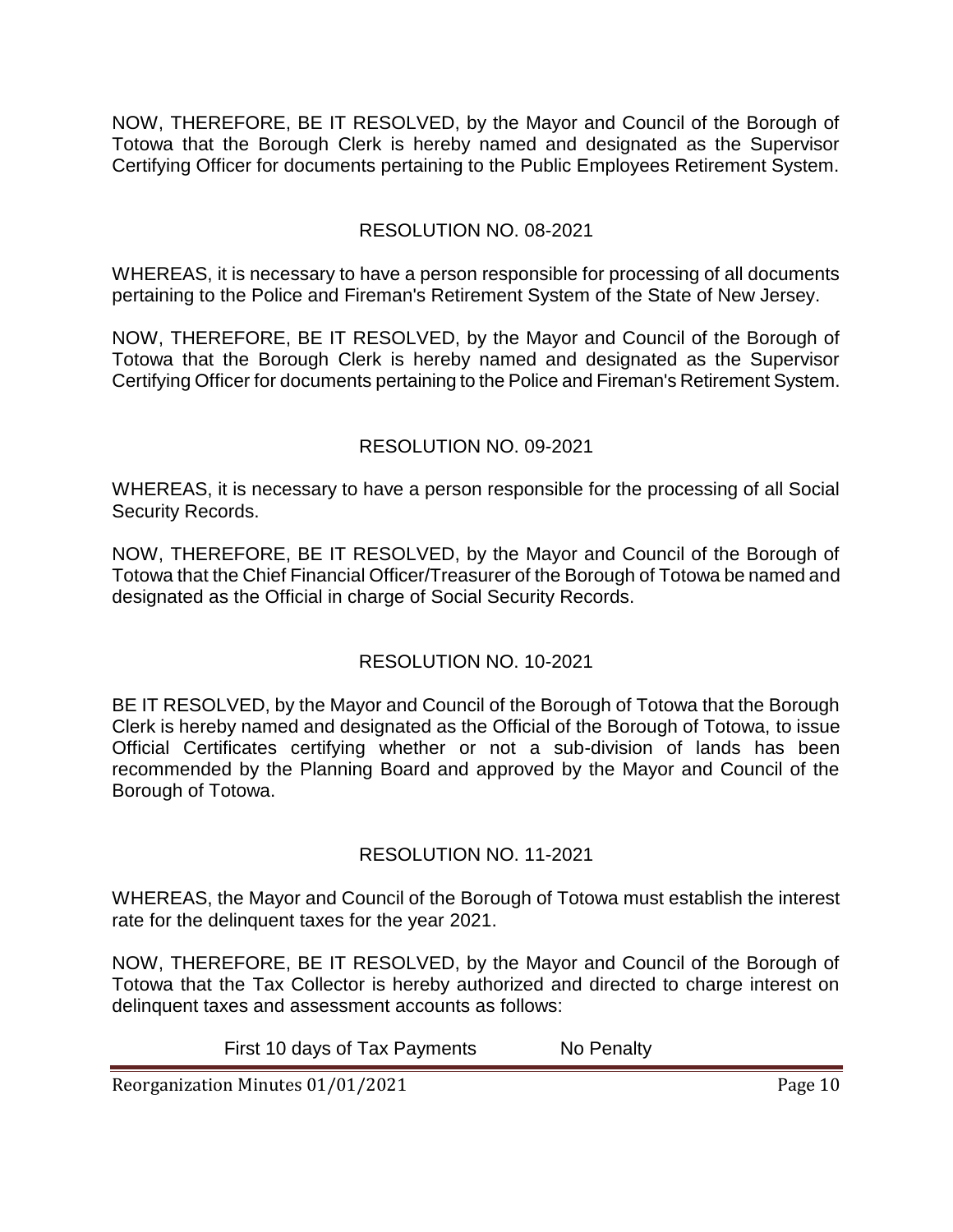| Thereafter from the due date of<br>Tax Payments for the 1st \$1,500. |  |  |
|----------------------------------------------------------------------|--|--|
| Thereafter, the balance in                                           |  |  |

excess of \$1,500. 18%

And in addition to, in accordance with N.J.S.A. 54:4-67 as amended, the following schedule shall apply:

| Up to \$1,500. delinquency                                                  | 8%  |
|-----------------------------------------------------------------------------|-----|
| Over \$1,500. delinquency                                                   | 18% |
| Additional penalty for a delinguency<br>over \$10,000. if not paid prior to |     |
| the end of the calendar year.                                               |     |

#### RESOLUTION NO. 12-2021

WHEREAS, the Mayor and Council of the Borough of Totowa must establish the interest rate for the delinquent water bills for the year 2021.

NOW, THEREFORE, BE IT RESOLVED, by the Mayor and Council of the Borough of Totowa that the Water Registrar is hereby authorized and directed to charge interest on delinquent water accounts as follows:

| First 30 days of Water Payments                                        | No Penalty |
|------------------------------------------------------------------------|------------|
| Thereafter from the due date of<br>Water Payments for the 1st \$1,500. | 8%         |
| Thereafter, the balance in<br>excess of \$1,500.                       | 18%        |

And in addition to, in accordance with N.J.S.A. 54:4-67 as amended, the following schedule shall apply:

Up to \$1,500. delinquency 8%

Over \$1,500. delinquency 18%

Additional penalty for a delinquency over \$10,000. if not paid prior to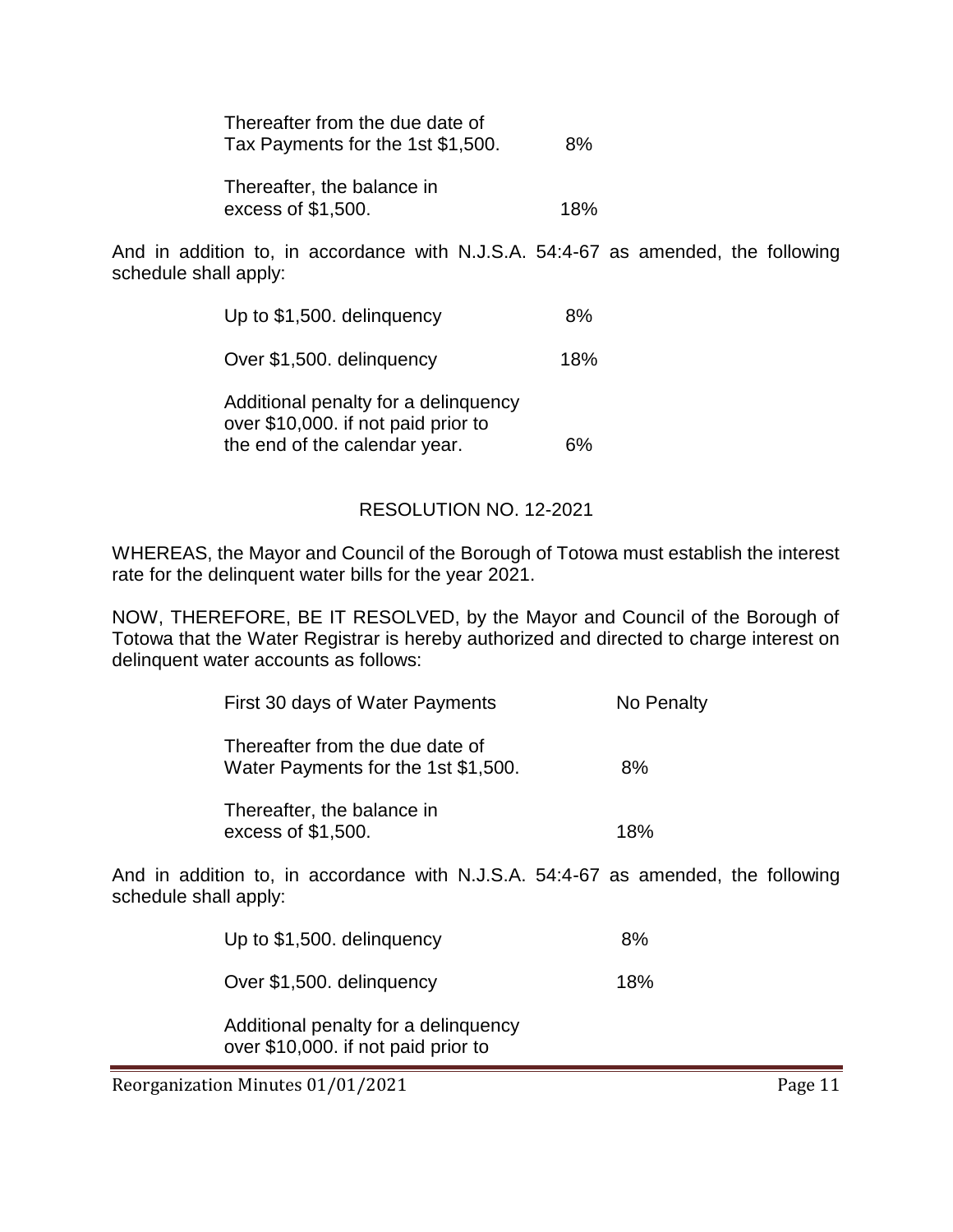# RESOLUTION NO. 13-2021

BE IT RESOLVED, by the Mayor and Council of the Borough of Totowa that appointments of officers and employees, contracts and authorizations for services which were performed during the year 2020 and previously approved, be and are hereby ratified by the Mayor and Council for the Year 2021.

# RESOLUTION NO. 14-2021

WHEREAS, there is a need to designate the Official Signatories for Municipal Court General Account and Bail Account Checks.

NOW, THEREFORE, BE IT RESOLVED, by the Mayor and Council of the Borough of Totowa that the Municipal Court Judge, Court Administrator, Deputy Court Administrator and Violations Clerk be hereby designated as the Official Signatories to sign all Municipal Court General Account and Bail Account Checks.

BE IT FURTHER RESOLVED, by the Mayor and Council of the Borough of Totowa that any two (2) of the above mentioned four (4) employees will be permitted to sign the checks at any given time.

# RESOLUTION NO. 15-2021

# RESOLUTION OF THE MAYOR AND COUNCIL OF THE BOROUGH OF TOTOWA DESIGNATING A PUBLIC AGENCY COMPLIANCE OFFICER

WHEREAS, the New Jersey Department of the Treasury, Division of Contract Compliance and Equal Employment Opportunity in Public Contracts ("Division of Contract Compliance") is charged with enforcing the provisions of N.J.S.A. 10:5-31 et seq; and

WHEREAS, N.J.S.A. 10:5-31 provides that no public contract can be awarded nor any monies paid until the prospective contractor has agreed to comply with the approved Affirmative Action Plan; and

WHEREAS, in accordance with N.J.A.C. 17:27-3.5, all New Jersey Public Agencies and Municipalities are required to annually designate a Public Agency Compliance Officer ("P.A.C.O.") and submit the name of the P.A.C.O. to the Division of Contract Compliance.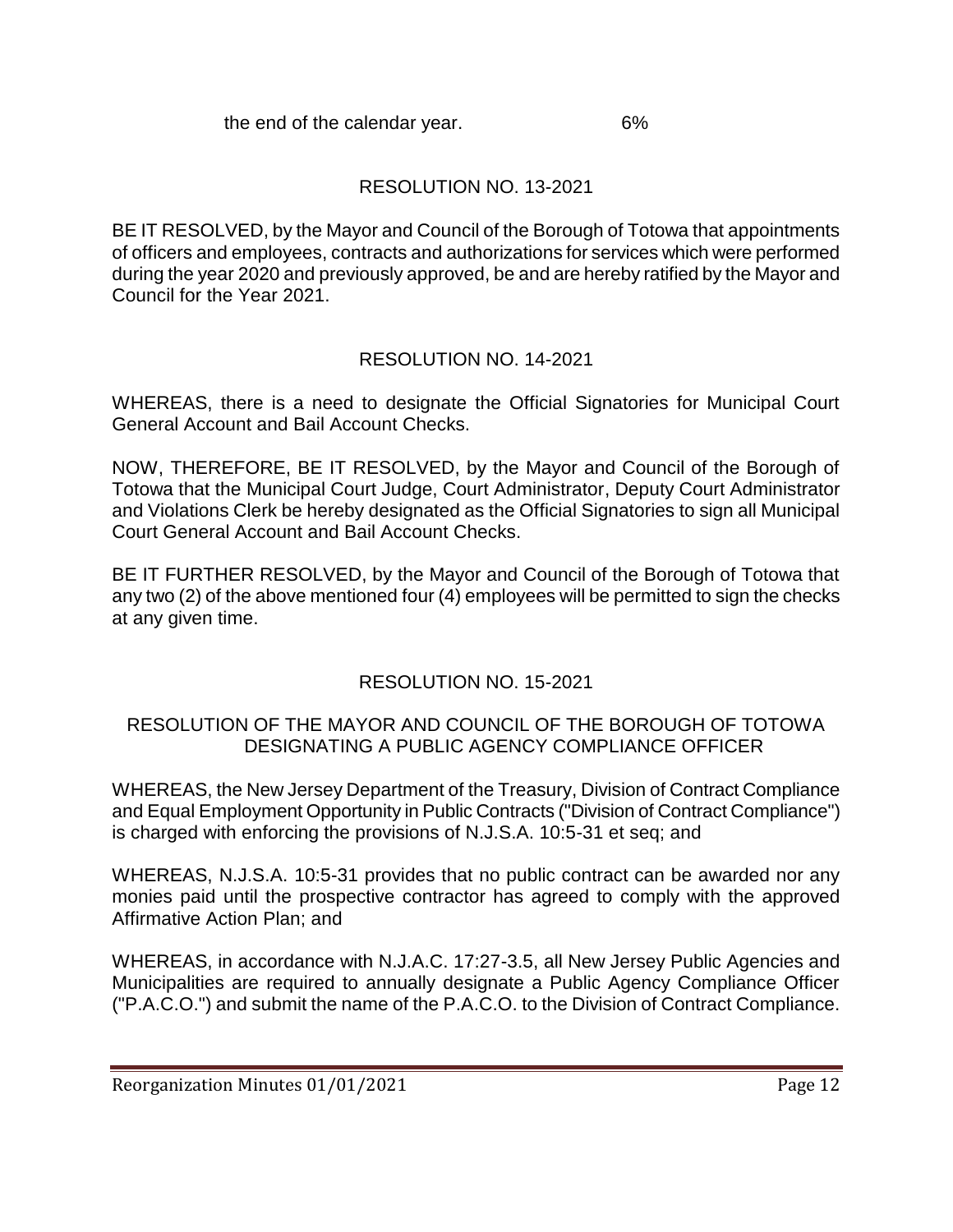NOW, THEREFORE, BE IT RESOLVED by the Mayor and Council of the Borough of Totowa that Joseph Wassel, RMC, Municipal Clerk, is hereby designated as the Public Agency Compliance Officer for the Borough of Totowa.

BE IT FURTHER RESOLVED that a copy of this Resolution be forwarded to the Division of Contract Compliance.

## RESOLUTION NO. 16-2021

#### AUTHORIZING AND ADOPTING A STANDARD TORT CLAIM NOTICE FORM

WHEREAS, the Borough of Totowa is a member of the Garden State Municipal Joint Insurance Fund ("GSMJIF"); and

WHEREAS, the "GSMJIF" and the Borough of Totowa have determined that it is reasonable and necessary to develop a standard form and procedure by which persons are required to notify the Borough of Totowa of claims which arise under the authority of N.J.S.A. 59:1-1, et seq. ("Tort Claims Act").

NOW, THEREFORE, BE IT RESOLVED, that the Mayor and Council of the Borough of Totowa hereby adopts the Tort Claim Notice Form in the format attached hereto.

# RESOLUTION NO. 17-2021

Resolution to introduce and adopt the 2021 Temporary Budget of the Borough of Totowa.

There was a motion by Councilman Picarelli, seconded by Councilman D'Angelo that the foregoing resolutions be adopted. On roll call vote, all members of the Council present voted in the affirmative.

There was a motion by Councilman Picarelli, seconded by Councilman D'Angelo to approve Resolution No. 2021-01 for the payment of bills. On roll call vote, all members of the Council present voted in the affirmative.

Mayor Coiro made the following appointments with the advice and consent of the Council for the year 2021 or for the term appointed.

#### APPOINTMENTS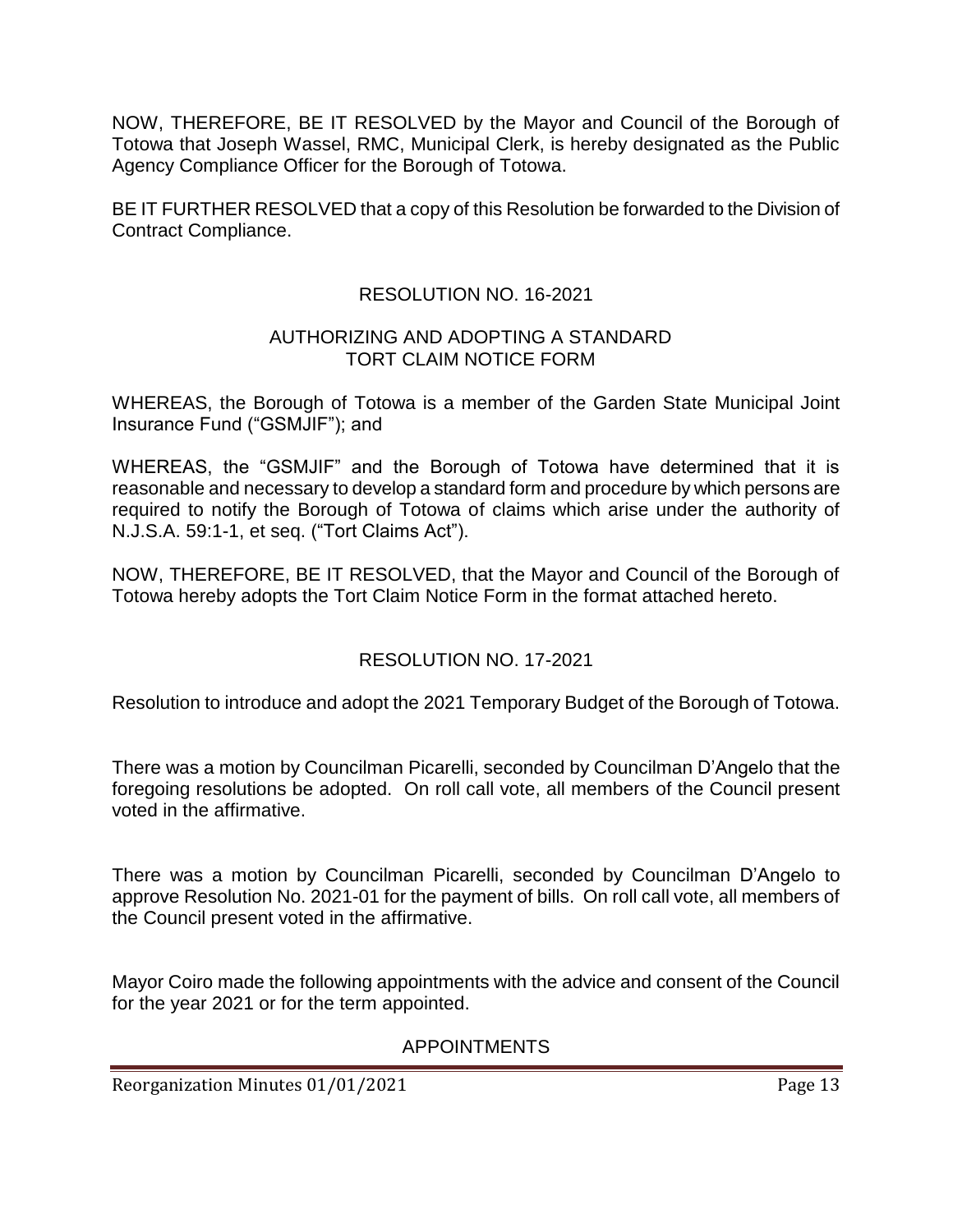# POSITION YEARS APPOINTED

# TERM/<br><u>YEARS</u>

| <b>Deputy Municipal Clerk</b>           | 1 | Kathryn Wasilewski                   |
|-----------------------------------------|---|--------------------------------------|
| <b>Municipal Attorney</b>               |   | Kristin M. Corrado                   |
| Tax Appeal Attorney                     | 1 | <b>Reddin Masri</b>                  |
| <b>Tax Appeal Consultant</b>            |   | Appraisal Consultants Corp.          |
| <b>Municipal Auditor</b>                | 1 | Lerch, Vinci & Higgins               |
| <b>Municipal Engineer</b>               |   |                                      |
| <b>Municipal Planner</b>                |   | <b>Maser Consulting</b>              |
| <b>Risk Management Consultant</b>       |   | <b>Strategic Insurance Partners</b>  |
| <b>Bond Counsel</b>                     |   | McManimon, Scotland & Baumann        |
| <b>Special Counsel</b>                  |   | McManimon, Scotland & Baumann        |
| <b>Grant Writer</b>                     |   | <b>Millennium Strategies</b>         |
| Affordable Housing Administrative Agent |   | Community Grants, Planning & Housing |
| Municipal Housing Liaison               |   | <b>Judith Wright</b>                 |
| <b>Licensed Water Operator</b>          |   | <b>Michael Paese</b>                 |
| <b>Licensed Sewer Operator</b>          |   | <b>Bernard Sivik</b>                 |
| Department of Public Works Foreman      |   | Sean Yennie                          |
| Water Registrar                         |   | Jennifer Bernardo                    |
| Deputy Water Registrar                  |   | John Waryas                          |
| Prosecutor                              |   | Donald S. DeDio                      |
| <b>Prosecutor's Assistant</b>           |   | <b>Colby Bierach</b>                 |
| <b>Substitute Prosecutor</b>            |   | <b>Scott Fahrney</b>                 |
| <b>Public Defender</b>                  |   | <b>Ramsey Merhi</b>                  |
| <b>Court Administrator</b>              | 1 | Maryann Coral                        |
| Deputy Court Administrator              |   | <b>Irine Upritchard</b>              |
| <b>Violations Clerk</b>                 | 1 | Keri Giacchi                         |
| <b>Police Dispatcher</b>                | 1 | Mary Picarelli                       |
| <b>Police Dispatcher</b>                |   | <b>Carl Baker</b>                    |
| <b>Police Dispatcher</b>                |   | Daniel Urban                         |
| <b>Police Dispatcher</b>                |   | Vincent E. Marciano                  |
| <b>First Aid Director</b>               |   | <b>Matthew Barbieri</b>              |
| <b>Police &amp; Fire Mechanic</b>       |   | <b>Fred Dell'Aquila</b>              |
| <b>Fire Official</b>                    | 1 | <b>Richard Schopperth</b>            |
| Fire Inspector                          |   | <b>Mark Henry</b>                    |
| Fire Inspector                          |   | Vincent A. Marciano                  |
| <b>Construction Official</b>            |   | Allan Burghardt                      |
| <b>Building Sub-Code Official</b>       |   | Allan Burghardt                      |
| <b>Assistant Zoning Official</b>        |   | Allan Burghardt                      |
| <b>Code Enforcement Officer</b>         |   | Allan Burghardt                      |
| <b>Flood Plain Administrator</b>        |   | Allan Burghardt                      |
| <b>Code Enforcement Officer</b>         |   | <b>Philip Puglise</b>                |
| Zoning Officer                          | 1 | John Waryas                          |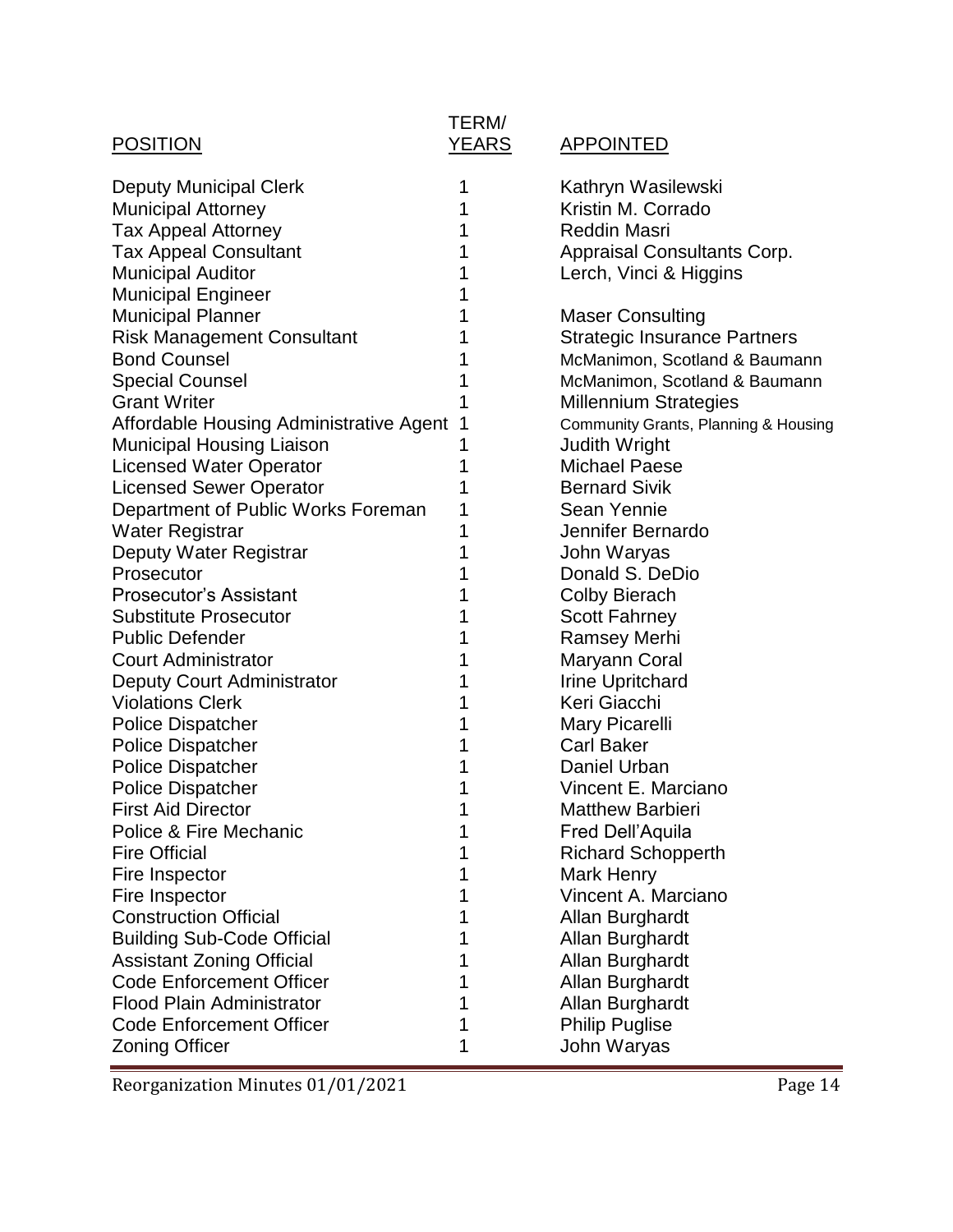| Zoning Inspector                       | 1              | James Booth               |
|----------------------------------------|----------------|---------------------------|
| Deputy Zoning Officer                  | 1              | <b>Philip Puglise</b>     |
| Deputy Zoning Officer                  | 1              | Giovanni D'Ambrosio       |
| <b>Property Maintenance Inspector</b>  | 1              | <b>Philip Puglise</b>     |
| <b>Property Maintenance Inspector</b>  |                | James Booth               |
| <b>Property Maintenance Inspector</b>  | 1              | Giovanni D'Ambrosio       |
| <b>Plumbing Sub-Code Official</b>      | 1              | <b>Michael Baker</b>      |
| <b>Electrical Sub-Code Official</b>    | 1              | Vincent A. Marciano       |
| Fire Sub-Code Official                 | 1              | <b>Richard Schopperth</b> |
| <b>Projects Manager</b>                | 1              | John Waryas               |
| <b>Housing Officer</b>                 | 1              | Allan Burghardt           |
| <b>Housing Officer</b>                 | 1              | <b>Philip Puglise</b>     |
| <b>Housing Officer</b>                 | 1              | James Booth               |
| <b>Board of Assessments</b>            | 1              | Kevin Hanrahan            |
| <b>Board of Assessments</b>            | 1              | Brendan Mulligan          |
| <b>Board of Assessments</b>            | 1              | Christopher Jacob         |
| <b>Board of Adjustment</b>             | 4              | <b>Brian Nash</b>         |
| <b>Board of Adjustment</b>             | 4              | John Krautheim, Jr.       |
| Board of Adjustment (Alt. 1)           | $\overline{2}$ | Joseph Masi               |
| <b>Board of Health</b>                 | 4              | <b>Maureen Britting</b>   |
| Board of Health                        | 4              | Rosemarie Aulino          |
| <b>Library Board</b>                   | 5              | Valerie D'Ambrosio        |
| Library (Mayor's Alternate)            | 1              | Debra Andriani            |
| <b>Parking Utility Commission</b>      | 5              | <b>Brendan Murphy</b>     |
| <b>Parking Utility Commission</b>      | (Unexp)<br>1   | Peter D'Angelo            |
| <b>Flood Control Board</b>             | 1              | William Bucher, Jr.       |
| <b>Flood Control Board</b>             | 1              | <b>James Niland</b>       |
| <b>Flood Control Board</b>             | 1              | <b>Philip Puglise</b>     |
| <b>Flood Control Board</b>             |                | Amy Coiro                 |
| Flood Control Board (Mayor's Designee) | 1              | <b>Anthony Zarek</b>      |
| <b>School Crossing Guard</b>           |                | Lori Ann Badan            |
| <b>School Crossing Guard</b>           | 1              | Dawn Barbato              |
| <b>School Crossing Guard</b>           |                | Lauri Cato                |
| <b>School Crossing Guard</b>           | 1              | Michelle DiGangi          |
| <b>School Crossing Guard</b>           |                | <b>Claire Domicolo</b>    |
| <b>School Crossing Guard</b>           | 1              | <b>Sharon Maley</b>       |
| <b>School Crossing Guard</b>           | 1              | Stephanie Masi            |
| <b>School Crossing Guard</b>           | 1              | Danielle Matthaei         |
| <b>School Crossing Guard</b>           | 1              | Diana Ricciardelli        |
| <b>School Crossing Guard</b>           | 1              | <b>Denise Tillie</b>      |
| <b>School Crossing Guard</b>           | 1              | Leticia Valentin          |
| <b>School Crossing Guard</b>           | 1              | Pauline Vander Berg       |
| <b>School Crossing Guard</b>           | 1              | <b>Frances Vogt</b>       |
| Physician & Surgeon                    | 1              | Joseph Vitale             |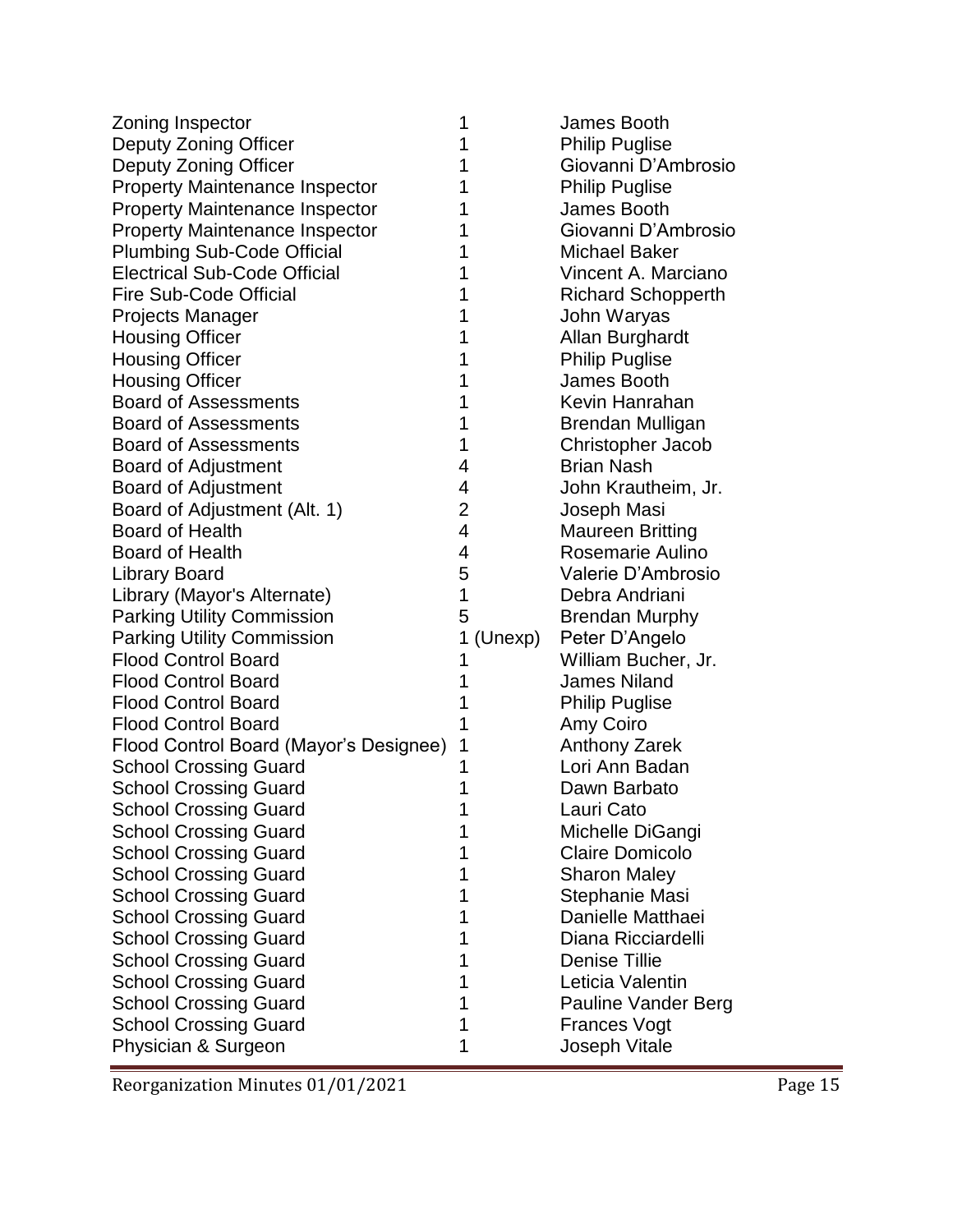| Physician & Surgeon |    | <b>Francis Ferrante</b>  |
|---------------------|----|--------------------------|
| Physician & Surgeon |    | John Ambrose             |
| Physician & Surgeon |    | Marzena Odorczuk         |
| Physician & Surgeon | 1. | <b>Scott Coleman</b>     |
| Physician & Surgeon |    | Francesco Lima           |
| Chaplain            |    | Fr. Marc Mancini         |
| Chaplain            |    | Rev. Teresita Matos-Post |

For each of the aforementioned appointments, there was a motion by Councilman D'Angelo, seconded by Councilwoman Andriani to confirm the appointments. On roll call vote, all members of the Council present voted in the affirmative. For Police Dispatcher (Mary Picarelli), Councilman Picarelli abstained from the voting on this appointment. For Parking Utility Commissioner (Peter D'Angelo), there was a motion by Councilwoman Andriani, seconded by Councilman Picarelli to confirm the appointment. Councilman D'Angelo abstained from the voting on this appointment.

There was a motion by Councilman D'Angelo, seconded by Councilwoman Andriani to adopt the following professional resolution for the Borough Attorney. On roll call vote, all members of the Council present voted in the affirmative.

#### RESOLUTION NO. 18-2021

#### RESOLUTION AUTHORIZING CONTRACT FOR PROFESSIONAL LEGAL SERVICES FOR 2021

WHEREAS, the Borough of Totowa requires the services of an attorney to serve as the Municipal Attorney for the Borough of Totowa and represent the interests of the Borough of Totowa; and

WHEREAS, the professional services to be provided by the Municipal Attorney include but are not limited to attending all meetings of the Mayor and Council and Committee meetings as required; preparing Resolutions, Ordinances and contracts; reviewing documents as requested; and performing all general legal services as needed; and

WHEREAS, the Mayor and Council of the Borough of Totowa did advertise for receipt of sealed proposals for the professional legal services in accordance with its specifications entitled "Request for Proposals for the Position of Municipal Attorney for the Borough of Totowa"; and

WHEREAS, the Borough of Totowa did receive proposals at its Municipal Building on December 16, 2020; and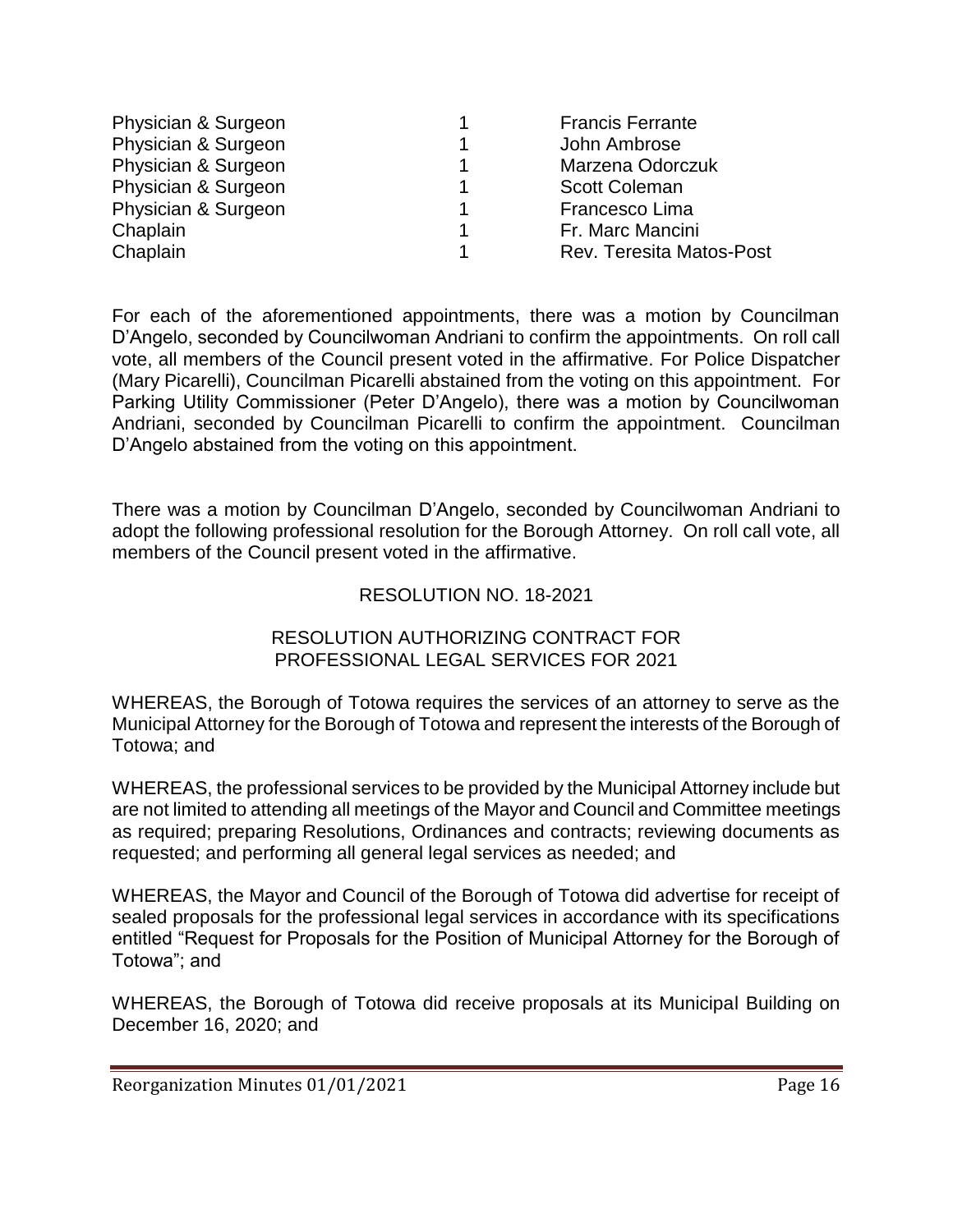WHEREAS, the Finance and Administration Committee did examine all proposals for professional legal services; and

WHEREAS, Kristin M. Corrado, Esq., Corrado & Corrado, Esqs., 142 Totowa Road, Suite 2, Totowa, New Jersey 07512, has submitted a proposal to provide the professional legal services, a copy of which is on file in the office of the Borough of Totowa Municipal Clerk; and

WHEREAS, Kristin M. Corrado, Esq., possesses the necessary experience and expertise to provide the professional legal services; and

WHEREAS, for providing the required services, the Borough of Totowa will compensate Kristin M. Corrado, Esq. in accordance with the Fee Schedule set forth in his proposal; and

WHEREAS, the term of this contract shall be for a period of one year commencing on January 1, 2021 and terminating on December 31, 2021; and

WHEREAS, the professional legal services shall be awarded as a fair and open contract pursuant to the provisions of N.J.S.A. 19:44A-20.4 et seq.

NOW, THEREFORE, BE IT RESOLVED, that the Mayor and Council of the Borough of Totowa do hereby authorize the Borough of Totowa to enter into a contract with Kristin M. Corrado, Esq., Corrado & Corrado, Esqs., to serve as the Borough of Totowa Municipal Attorney and provide professional legal services.

BE IT FURTHER RESOLVED, that the Municipal Council of the Borough of Totowa does hereby authorize the Mayor and Municipal Clerk to execute any and all necessary instruments relating thereto.

There was a motion by Councilman D'Angelo, seconded by Councilwoman Andriani to adopt the following professional resolution for the Tax Appeal Attorney. On roll call vote, all members of the Council present voted in the affirmative.

# RESOLUTION NO. 19-2021

#### RESOLUTION AUTHORIZING CONTRACT FOR PROFESSIONAL LEGAL SERVICES FOR 2021 TAX APPEALS

WHEREAS, the Borough of Totowa requires the services of an attorney to serve as Special Tax Counsel for the Borough of Totowa; and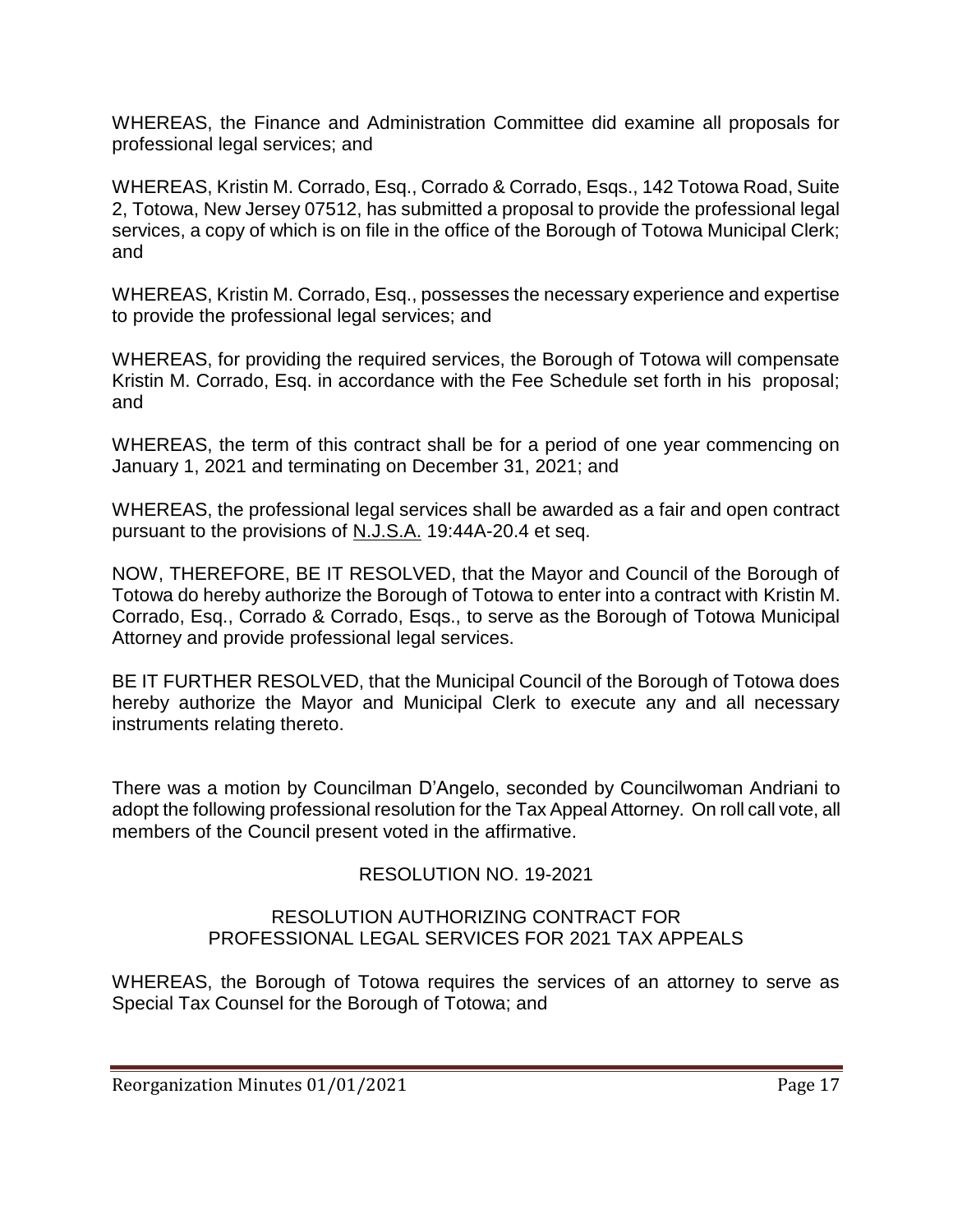WHEREAS, the professional services to be provided by the Tax Attorney include but are not limited to defending against all tax appeals filed against the Borough of Totowa; and

WHEREAS, the Mayor and Council of the Borough of Totowa did advertise for receipt of sealed proposals for the professional legal services in accordance with its specifications entitled "Request for Proposals for the Position of Tax Attorney for the Borough of Totowa"; and

WHEREAS, the Borough of Totowa did receive proposals at its Municipal Building on December 16, 2020; and

WHEREAS, the Finance and Administration Committee did examine all proposals for professional legal services; and

WHEREAS, Raymond Reddin, Esq., Reddin Masri, LLC, 485 Totowa Road, Totowa, New Jersey 07512, has submitted a proposal to provide the professional legal services, a copy of which is on file in the office of the Borough of Totowa Municipal Clerk; and

WHEREAS, Raymond Reddin, Esq. possesses the necessary experience and expertise to provide the professional legal services; and

WHEREAS, for providing the required services, the Borough of Totowa will compensate Raymond Reddin, Esq. in accordance with the Fee Schedule set forth in his proposal not to exceed the sum of \$15,000.00; and

WHEREAS, the term of this contract shall be for a period of one year commencing on January 1, 2021 and terminating on December 31, 2021; and

WHEREAS, the professional legal services shall be awarded as a fair and open contract pursuant to the provisions of N.J.S.A. 19:44A-20.4 et seq.

NOW, THEREFORE, BE IT RESOLVED, that the Mayor and Council of the Borough of Totowa do hereby authorize the Borough of Totowa to enter into a contract with Raymond Reddin, Esq. Reddin Masri, LLC, to serve as the Borough of Totowa Tax Attorney and provide professional legal services.

BE IT FURTHER RESOLVED, that the Municipal Council of the Borough of Totowa does hereby authorize the Mayor and Municipal Clerk to execute any and all necessary instruments relating thereto.

There was a motion by Councilman D'Angelo, seconded by Councilwoman Andriani to adopt the following professional resolution for the Tax Appeal Consultant. On roll call vote, all members of the Council present voted in the affirmative.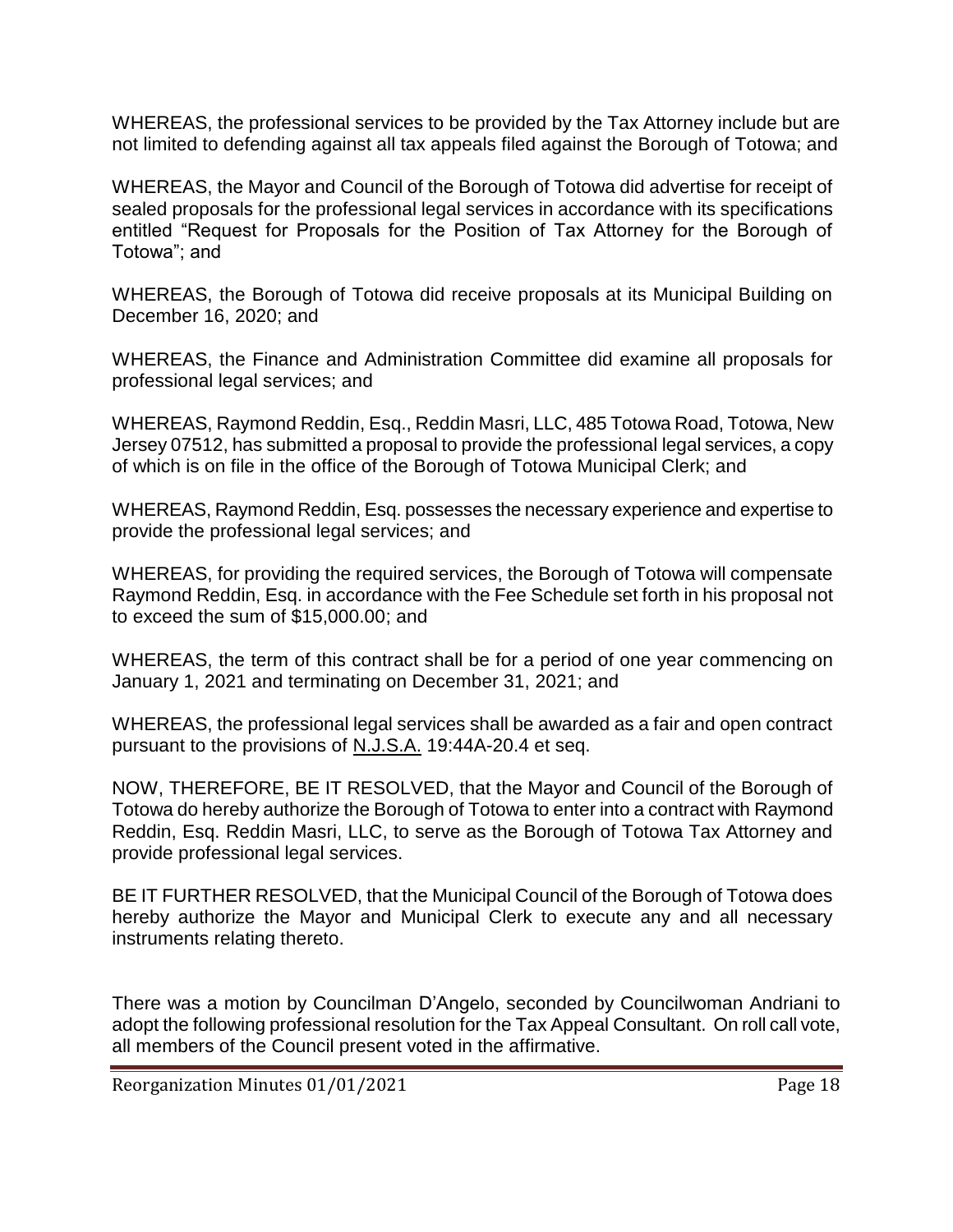#### RESOLUTION NO. 20-2021

#### RESOLUTION AUTHORIZING CONTRACT FOR PROFESSIONAL TAX APPEAL AND CONSULTING SERVICES

WHEREAS, the Mayor and Council of the Borough of Totowa desire to retain the services of a professional real estate appraisal and consulting firm on an as-needed basis in order to prepare and defend against the various tax appeals filed against the Borough of Totowa; and

WHEREAS, these professional services include but are not limited to the physical inspection of each property, verification of zoning and development approvals, preparation of appraisals, attendance at conferences and depositions and providing expert witness testimony at each trial as needed; and

WHEREAS, the Mayor and Council of the Borough of Totowa did advertise for receipt of sealed proposals for the professional tax appeal and consulting in accordance with its specifications entitled "Request for Proposals for the Position of Tax Appeal Consultant for the Borough of Totowa"; and

WHEREAS, the Borough of Totowa did receive proposals at its Municipal Building on December 16, 2020; and

WHEREAS, the Finance and Administration Committee did examine all proposals received for professional real estate appraisal and consulting firm services; and

WHEREAS, Appraisal Consultants Corp., 293 Eisenhower Parkway, Suite 200, Livingston, New Jersey 07039, has submitted a proposal to provide the required appraisal and consulting services, a copy of which is on file in the office of the Borough of Totowa Municipal Clerk; and

WHEREAS, the firm of Appraisal Consultants Corp. possesses the necessary expertise and experience to perform the professional real estate and consulting services; and

WHEREAS, for providing the required services, the Borough of Totowa will compensate Appraisal Consultants Corp. in accordance with the Fee Schedule set forth in the proposal; and

WHEREAS, the term of this contract shall be for a period of one year commencing on January 1, 2021 and terminating on December 31, 2021; and

WHEREAS, the professional legal services shall be awarded as a fair and open contract pursuant to the provisions of N.J.S.A. 19:44A-20.4 et seq.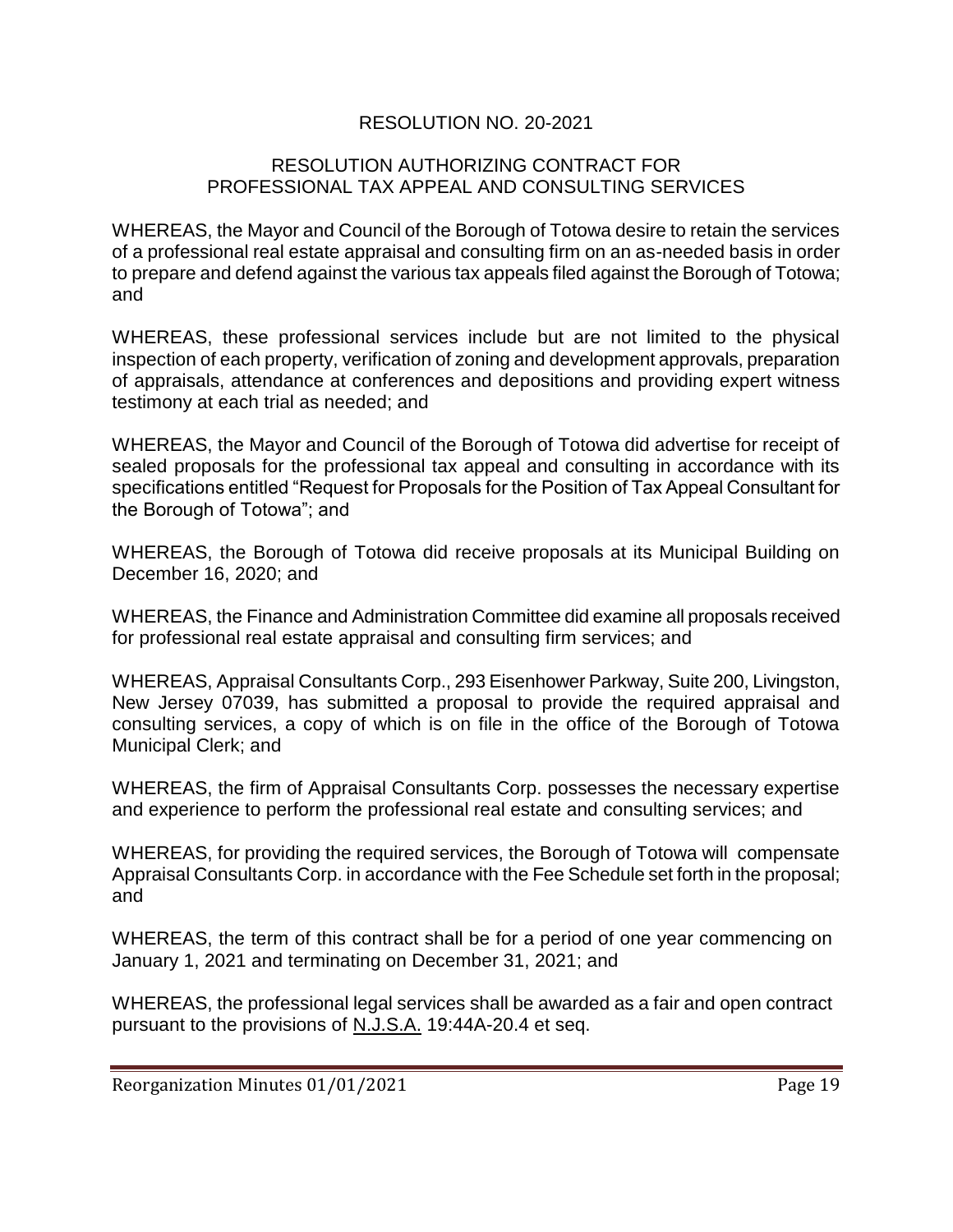NOW, THEREFORE, BE IT RESOLVED, that the Mayor and Council of the Borough of Totowa do hereby authorize a contract with Appraisal Consultants Corp. to provide professional real estate appraisal and consulting services on an as-needed basis in order to prepare and defend against the various tax appeals filed against the Borough of Totowa.

BE IT FURTHER RESOLVED, that the Municipal Council of the Borough of Totowa does hereby authorize the Mayor and Municipal Clerk to execute any and all instruments relating thereto.

There was a motion by Councilman D'Angelo, seconded by Councilwoman Andriani to adopt the following professional resolution for the Borough Auditor. On roll call vote, all members of the Council present voted in the affirmative.

## RESOLUTION NO. 21-2021

#### RESOLUTION AUTHORIZING CONTRACT FOR PROFESSIONAL AUDITING SERVICES FOR 2021

WHEREAS, the Mayor and Council of the Borough of Totowa desire to retain the services of a professional accounting firm to serve as the Municipal Auditor for the Borough of Totowa; and

WHEREAS, the professional services to be provided by the Municipal Auditor include but are not limited to auditing the financial statements for the Borough of Totowa; preparing the unaudited annual financial statement; review and certification of the annual budget; and preparing the annual debt statement and performing all general auditing services as needed; and

WHEREAS, the Mayor and Council of the Borough of Totowa did advertise for receipt of sealed proposals for the professional auditing services in accordance with its specifications entitled "Request for Proposals for the Position of Municipal Auditor for the Borough of Totowa"; and

WHEREAS, the Borough of Totowa did receive proposals at its Municipal Building on December 16, 2020; and

WHEREAS, the Finance and Administration Committee did examine all proposals for professional auditing services; and

WHEREAS, Lerch, Vinci & Higgins, LLP, a New Jersey Limited Liability Partnership having its principal place of business at 17-17 Route 208, Fair Lawn, New Jersey 07410, has submitted a proposal to provide the required auditing services, a copy of which is on file in the office of the Borough of Totowa Municipal Clerk; and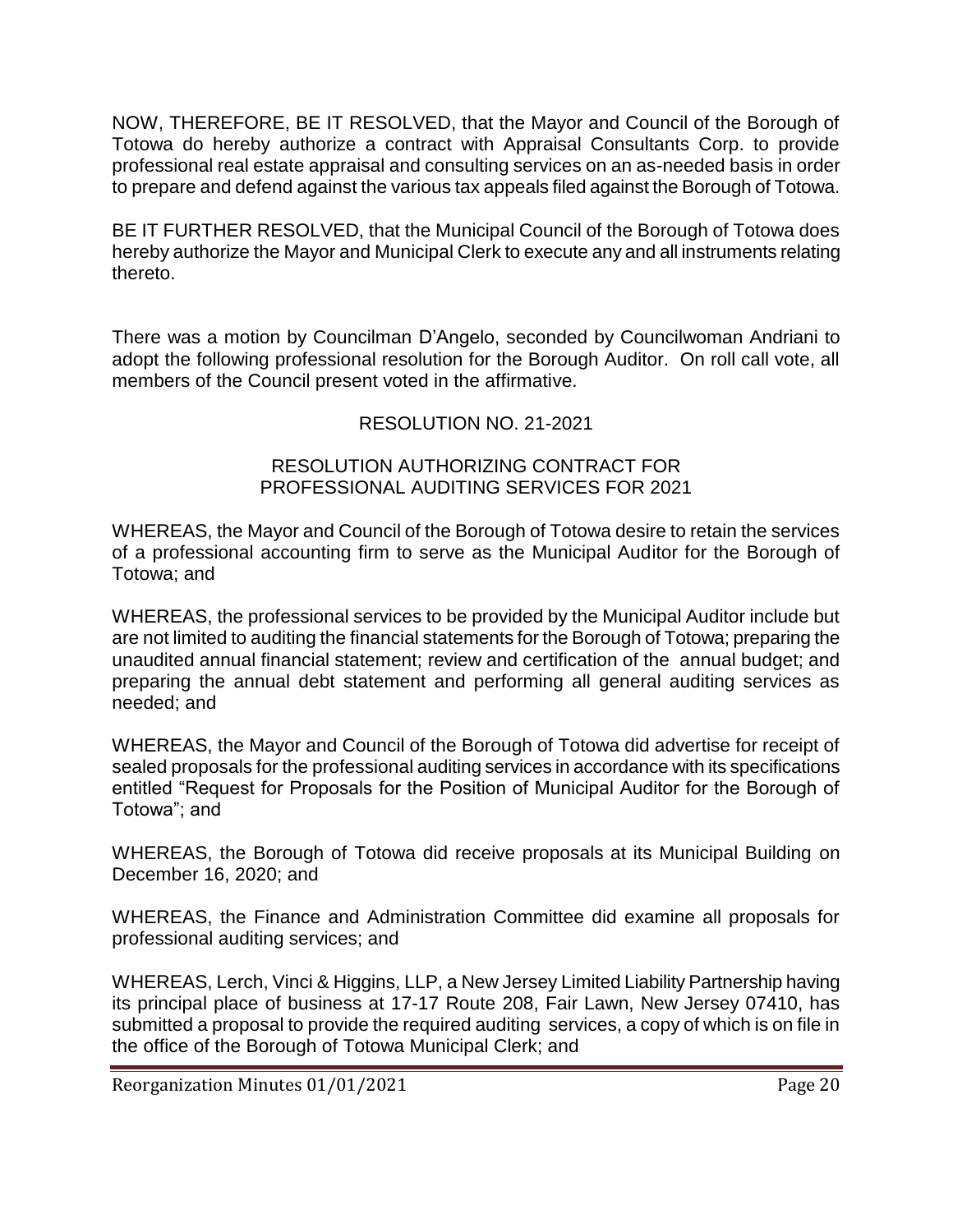WHEREAS, the firm of Lerch, Vinci & Higgins, LLP possesses the necessary experience and expertise to perform the professional auditing services; and

WHEREAS, for providing the required services, the Borough of Totowa will compensate Lerch, Vinci & Higgins, LLP in accordance with their proposal; and

WHEREAS, the term of this contract shall be for a period of one year commencing on January 1, 2021 and terminating on December 31, 2021; and

WHEREAS, the professional auditing services shall be awarded as a fair and open contract pursuant to the provisions of N.J.S.A. 19:44A-20.4 et seq.

NOW, THEREFORE, BE IT RESOLVED, that the Mayor and Council of the Borough of Totowa do hereby authorize the Borough of Totowa to enter into a contract with Lerch, Vinci & Higgins, LLP to serve as the Borough of Totowa Municipal Auditor and provide professional auditing services.

BE IT FURTHER RESOLVED, that the Municipal Council of the Borough of Totowa does hereby authorize the Mayor and Municipal Clerk to execute any and all necessary instruments relating thereto.

There was a motion by Councilman D'Angelo, seconded by Councilwoman Andriani to adopt the following professional resolution for the Borough Planner. On roll call vote, all members of the Council present voted in the affirmative.

#### RESOLUTION NO. 22-2021

#### RESOLUTION AUTHORIZING CONTRACT FOR PROFESSIONAL PLANNING SERVICES FOR 2021

WHEREAS, the Borough of Totowa requires the services of a professional planner to provide general consulting services on an as-needed basis to assist the Borough of Totowa, Planning Board and Board of Adjustment; and

WHEREAS, the Mayor and Council of the Borough of Totowa did advertise for receipt of sealed proposals for the professional planning services in accordance with its specifications entitled "Request for Proposals for the Position of Municipal Planner for the Borough of Totowa"; and

WHEREAS, the Borough of Totowa did receive proposals at its Municipal Building on December 16, 2020; and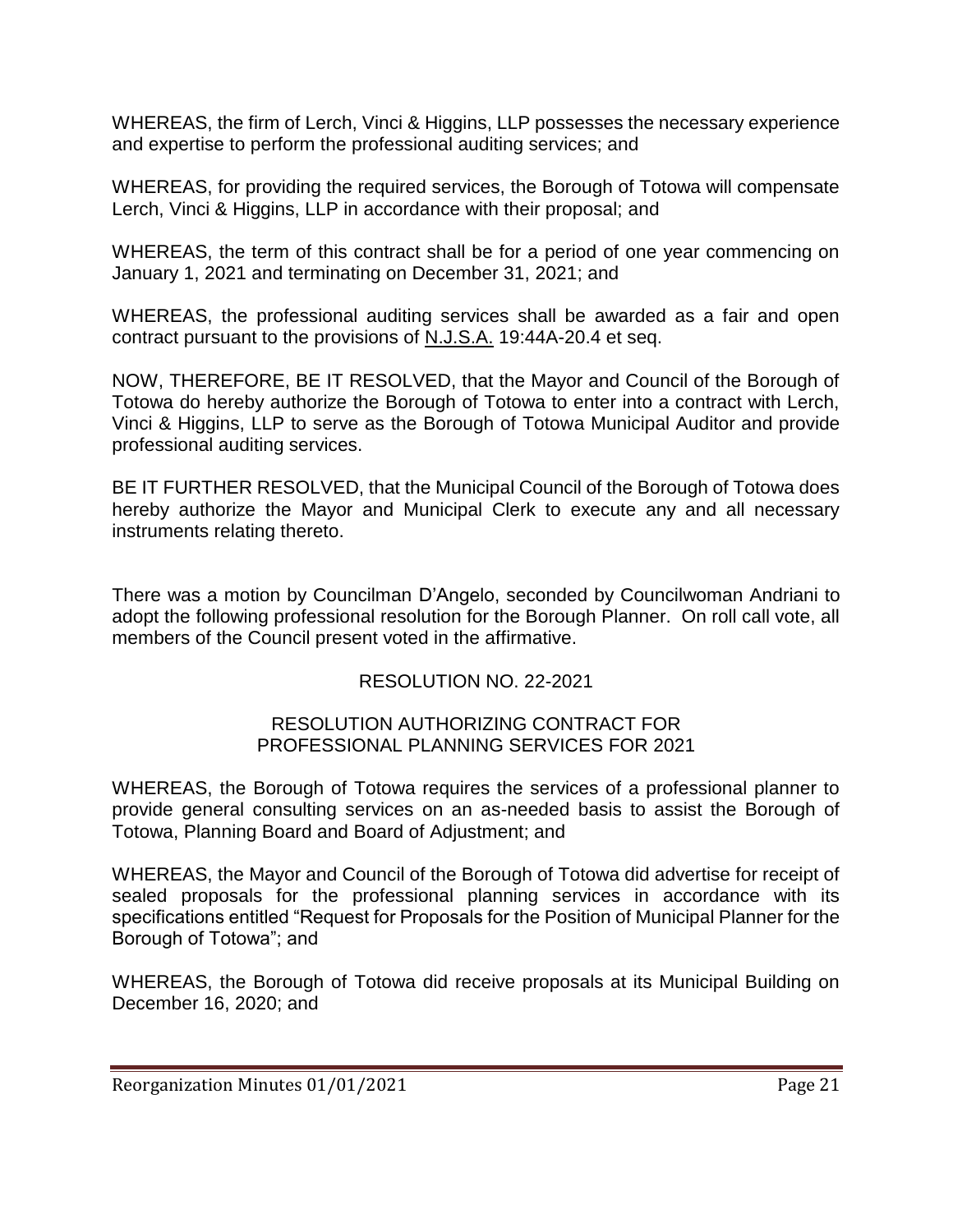WHEREAS, the Liaison and Inspection Committee did examine all proposals for professional planning services; and

WHEREAS, Maser Consulting P.A., having its principal place of business at 53 Frontage Road, Suite 110, Hampton, New Jersey 08827, has submitted a proposal to provide the required planning services, a copy of which is on file in the office of the Borough of Totowa Municipal Clerk; and

WHEREAS, the firm of Maser Consulting P.A. possesses the necessary experience and expertise to perform the professional planning services; and

WHEREAS, for providing the required services, the Borough of Totowa will compensate, Maser Consulting P.A. in accordance with their proposal; and

WHEREAS, the term of this contract shall be for a period of one year commencing on January 1, 2021 and terminating on December 31, 2021; and

WHEREAS, the professional planning services shall be awarded as a fair and open contract pursuant to the provisions of N.J.S.A. 19:44A-20.4 et seq

NOW, THEREFORE, BE IT RESOLVED, that the Mayor and Council of the Borough of Totowa do hereby authorize the Borough of Totowa to enter into a contract with Maser Consulting P.A to serve as the Borough of Totowa Municipal Planner and provide professional planning services.

BE IT FURTHER RESOLVED, that the Municipal Council of the Borough of Totowa does hereby authorize the Mayor and Municipal Clerk to execute any and all necessary instruments relating thereto.

There was a motion by Councilman D'Angelo, seconded by Councilwoman Andriani to adopt the following professional resolution for the Risk Management Consultant. On roll call vote, all members of the Council present voted in the affirmative.

#### RESOLUTION NO. 23-2021

#### RESOLUTION AUTHORIZING CONTRACT FOR RISK MANAGEMENT CONSULTANT SERVICES FOR 2021

WHEREAS, the Mayor and Council of the Borough of Totowa desire to retain the services of a licensed firm to serve as the Risk Management Consultant for the Borough of Totowa; and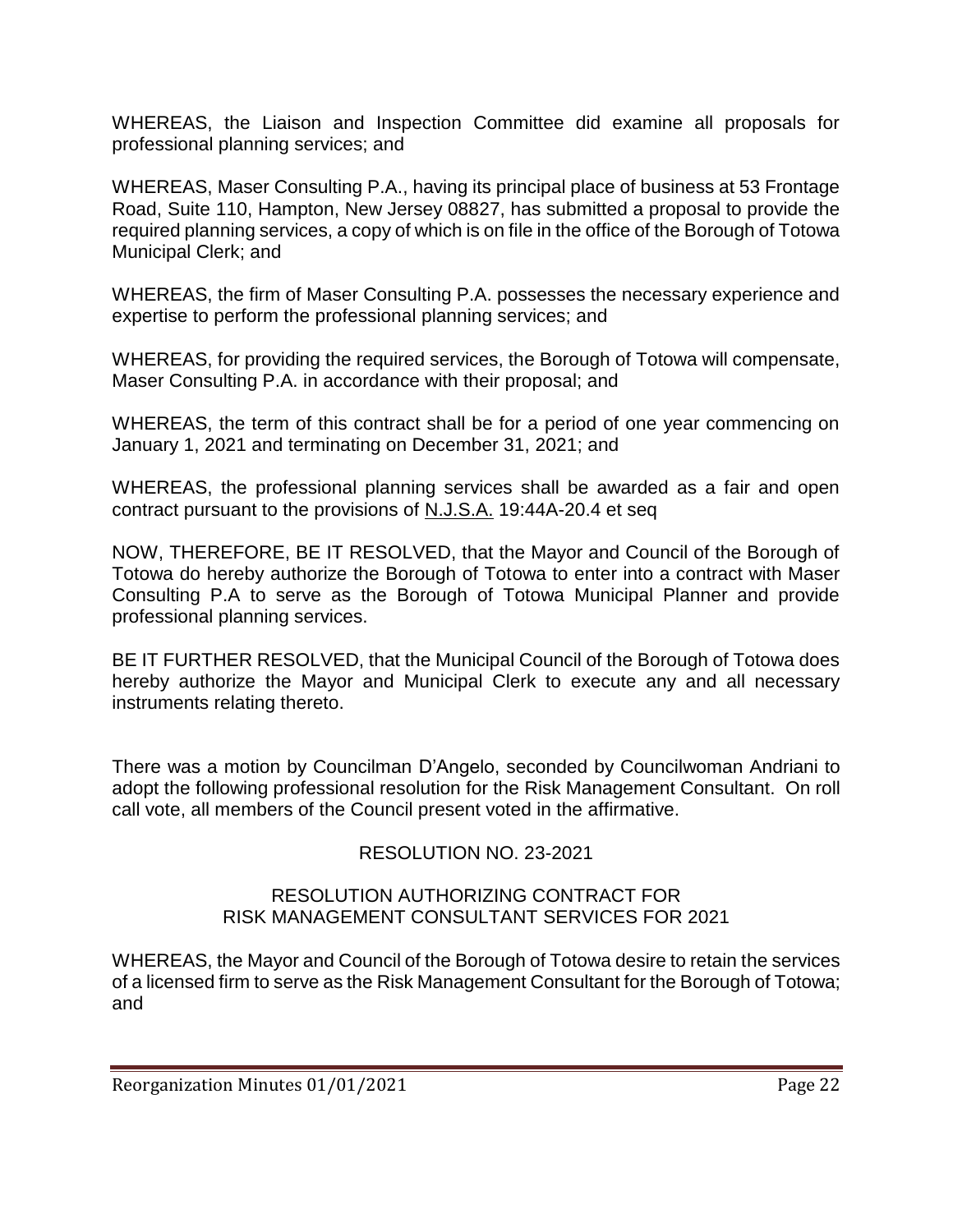WHEREAS, the professional services to be provided for the Borough of Totowa by the Risk Management Consultant include but are not limited to identifying its insurable exposures, selecting the various coverage's, reviewing Certificates of Insurance from contractors, vendors and professionals and assisting with the settlement of claims as needed; and

WHEREAS, the Mayor and Council of the Borough of Totowa did advertise for receipt of sealed proposals for the professional risk management services in accordance with its specifications entitled "Request for Proposals for Risk Management Consultant Services for the Borough of Totowa"; and

WHEREAS, the Borough of Totowa did receive proposals at its Municipal Building on December 16, 2020; and

WHEREAS, the Finance and Administration Committee did examine all proposals for professional Risk Management Consultant services; and

WHEREAS, Strategic Insurance Partners, 492 Franklin Avenue, Nutley, New Jersey 07110, has submitted a proposal to provide the grant writing and alternative financial consulting services, a copy of which is on file in the office of the Borough of Totowa Municipal Clerk; and

WHEREAS, the firm of Strategic Insurance Partners possesses the necessary experience and expertise to perform the professional Risk Management Consulting services; and

WHEREAS, for providing the required services, the Borough of Totowa will compensate, Strategic Insurance Partners in accordance with their proposal; and

WHEREAS, the term of this contract shall be for a period of one year commencing on January 1, 2021 and terminating on December 31, 2021; and

WHEREAS, the professional Risk Management Consultant services shall be awarded as a fair and open contract pursuant to the provisions of N.J.S.A. 19:44A-20.4 et seq.

NOW, THEREFORE, BE IT RESOLVED, that the Mayor and Council of the Borough of Totowa do hereby authorize the Borough of Totowa to enter into a contract with Strategic Insurance Partners to serve as the Borough of Totowa Risk Management Consultant.

BE IT FURTHER RESOLVED, that the Municipal Council of the Borough of Totowa does hereby authorize the Mayor and Municipal Clerk to execute any and all necessary instruments relating thereto.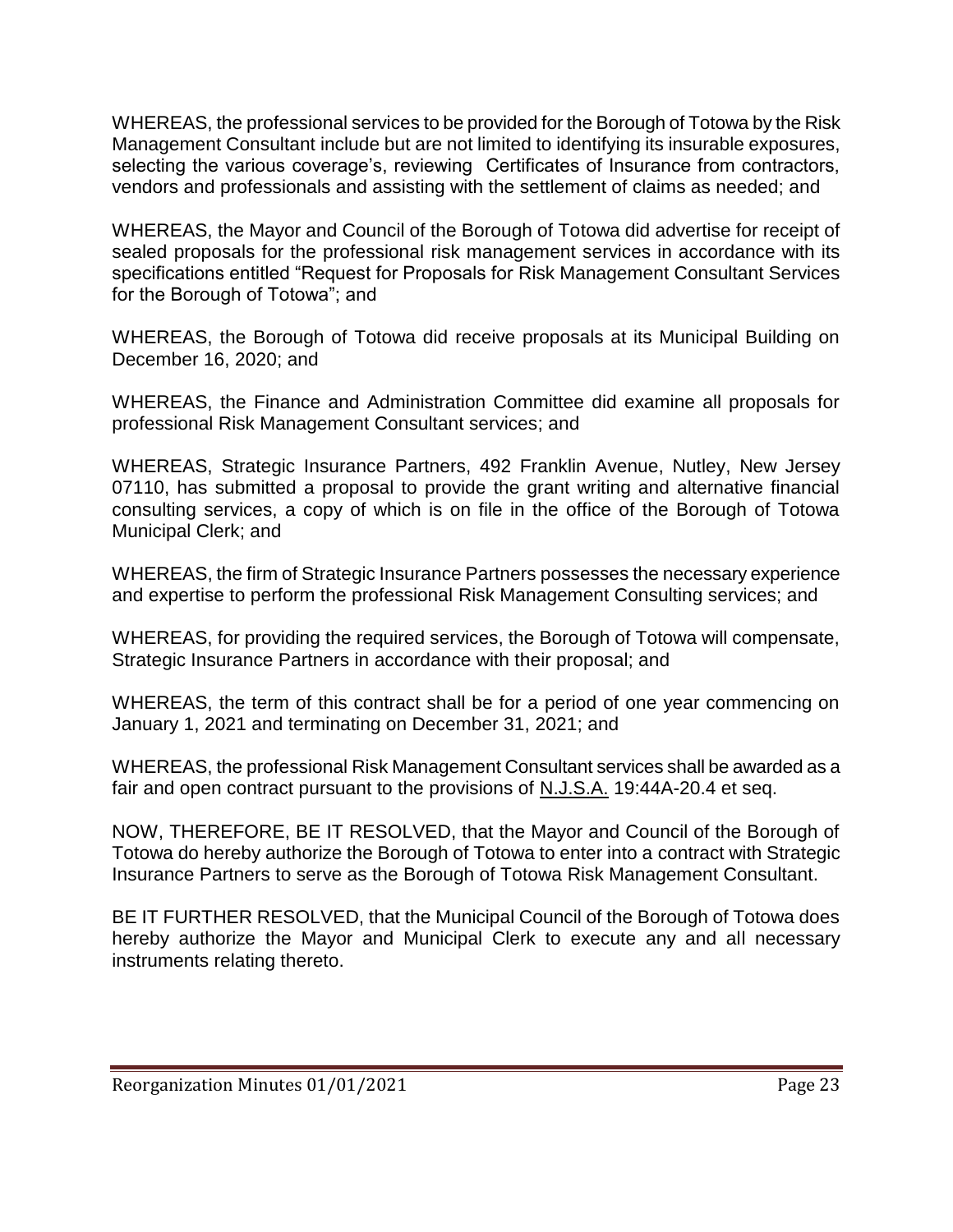There was a motion by Councilman D'Angelo, seconded by Councilwoman Andriani to adopt the following professional resolution for the Bond Counsel. On roll call vote, all members of the Council present voted in the affirmative.

# RESOLUTION NO. 24-2021

#### RESOLUTION AUTHORIZING CONTRACT FOR PROFESSIONAL LEGAL BONDING SERVICES FOR 2021

WHEREAS, the Mayor and Council of the Borough of Totowa desire to retain the services of a law firm to provide specialized legal services in connection with the authorization and issuance of bonds and bond anticipation notes in the Borough of Totowa; and

WHEREAS, the professional services to be provided by Municipal Bond Counsel include but are not limited to the review of such procedures and the rendering of approving legal opinions acceptable to the financial community; and

WHEREAS, the Mayor and Council of the Borough of Totowa did advertise for receipt of sealed proposals for the professional legal bonding services in accordance with its specifications entitled "Request for Proposals for the Position of Bond Counsel for the Borough of Totowa"; and

WHEREAS, the Borough of Totowa did receive proposals at its Municipal Building on December 16, 2020; and

WHEREAS, the Finance and Administration Committee did examine all proposals for professional bond counsel services; and

WHEREAS, the law firm of McManimon, Scotland & Bauman, LLC, with offices located at 75 Livingston Avenue, Second Floor, Roseland, New Jersey 07068 has submitted a proposal to provide the required legal services, a copy of which is on file in the office of the Borough of Totowa Municipal Clerk; and

WHEREAS, McManimon, Scotland & Bauman, LLC is a bond counsel firm that is recognized by the financial community and possesses the necessary experience and expertise to perform the professional legal services; an

WHEREAS, for providing the required services, the Borough of Totowa will compensate McManimon, Scotland & Bauman, LLC in accordance with the fee schedule set forth in their proposal; and

WHEREAS, the term of this contract shall be for a period of one year commencing on January 1, 2021 and terminating on December 31, 2021; and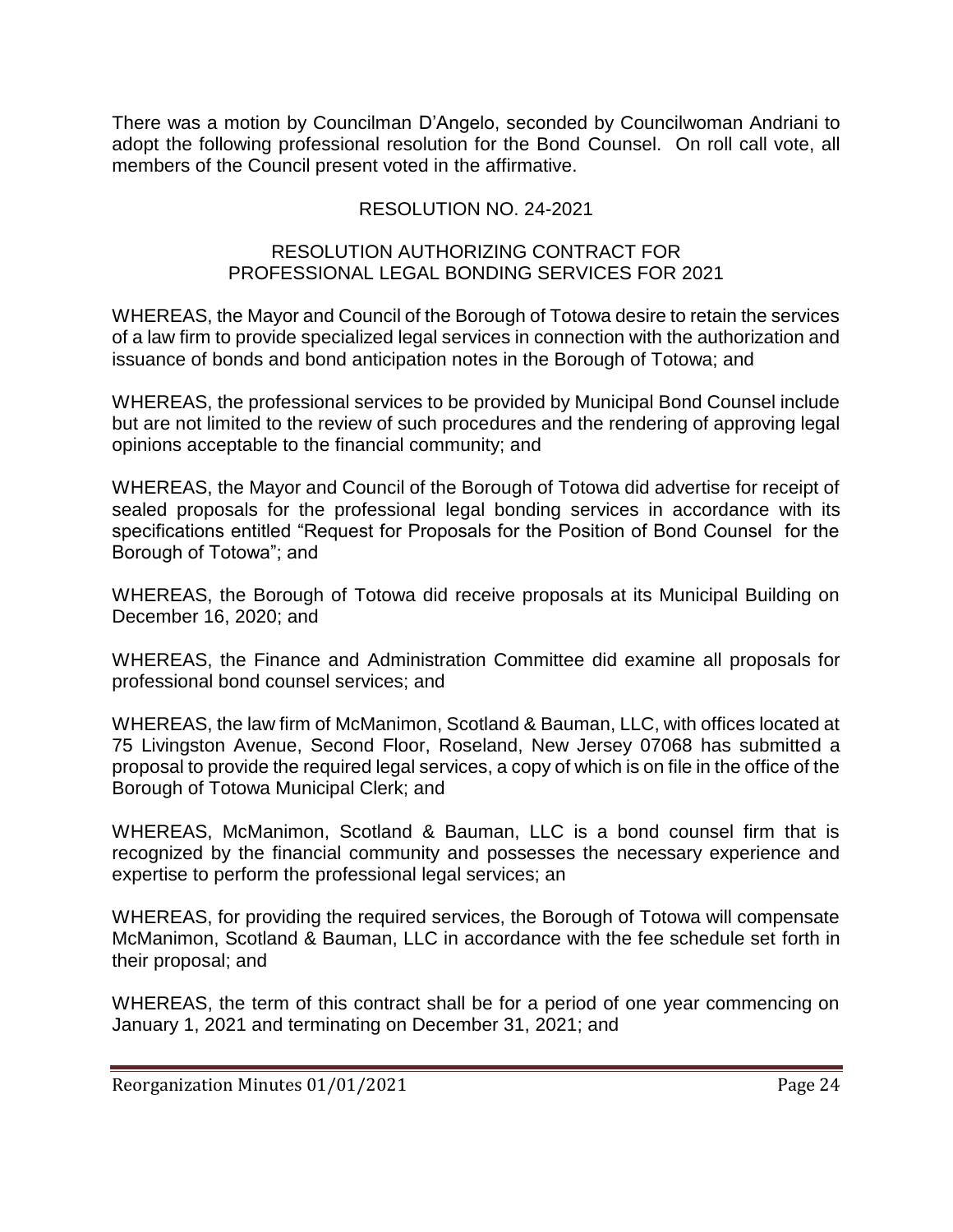WHEREAS, the professional legal bond services shall be awarded as a fair and open contract pursuant to the provisions of N.J.S.A. 19:44A-20.4 et seq.

NOW, THEREFORE, BE IT RESOLVED, that the Mayor and Council of the Borough of Totowa do hereby authorize the Borough of Totowa to enter into a contract with McManimon, Scotland & Bauman, LLC to serve as the Borough of Totowa Municipal Bond Counsel and to provide professional legal bonding services.

BE IT FURTHER RESOLVED, that the Municipal Council of the Borough of Totowa does hereby authorize the Mayor and Municipal Clerk to execute any and all necessary instruments relating thereto.

There was a motion by Councilman D'Angelo, seconded by Councilwoman Andriani to adopt the following professional resolution for the Special Counsel. On roll call vote, all members of the Council present voted in the affirmative.

#### RESOLUTION NO. 25-2021

#### RESOLUTION AUTHORIZING CONTRACT FOR SPECIAL COUNSEL LEGAL SERVICES FOR 2021

WHEREAS, the Borough of Totowa requires the services of an attorney to serve as Special Counsel for the Borough of Totowa and represent the interests of the Borough of Totowa; and

WHEREAS, Special Counsel shall be an attorney at law of the State of New Jersey and shall provide legal advice, research and assistance on any development, redevelopment and/or special projects as needed; and

WHEREAS, the professional services to be provided by Special Counsel Attorney include but are not limited to attending meetings of the Mayor and Council and Committee meetings as required; drafting deeds, agreements, contracts and easements; reviewing documents as requested; representing the Borough of Totowa in negotiations with the State of New Jersey, possible developers and all regulatory bodies; and advising the Borough of Totowa in any matter which the Borough may have a present or future interest; and

WHEREAS, the Mayor and Council of the Borough of Totowa did advertise for receipt of sealed proposals for the professional legal services in accordance with its specifications entitled "Request for Qualifications for the Solicitation of Professional Service Contracts for Special Counsel"; and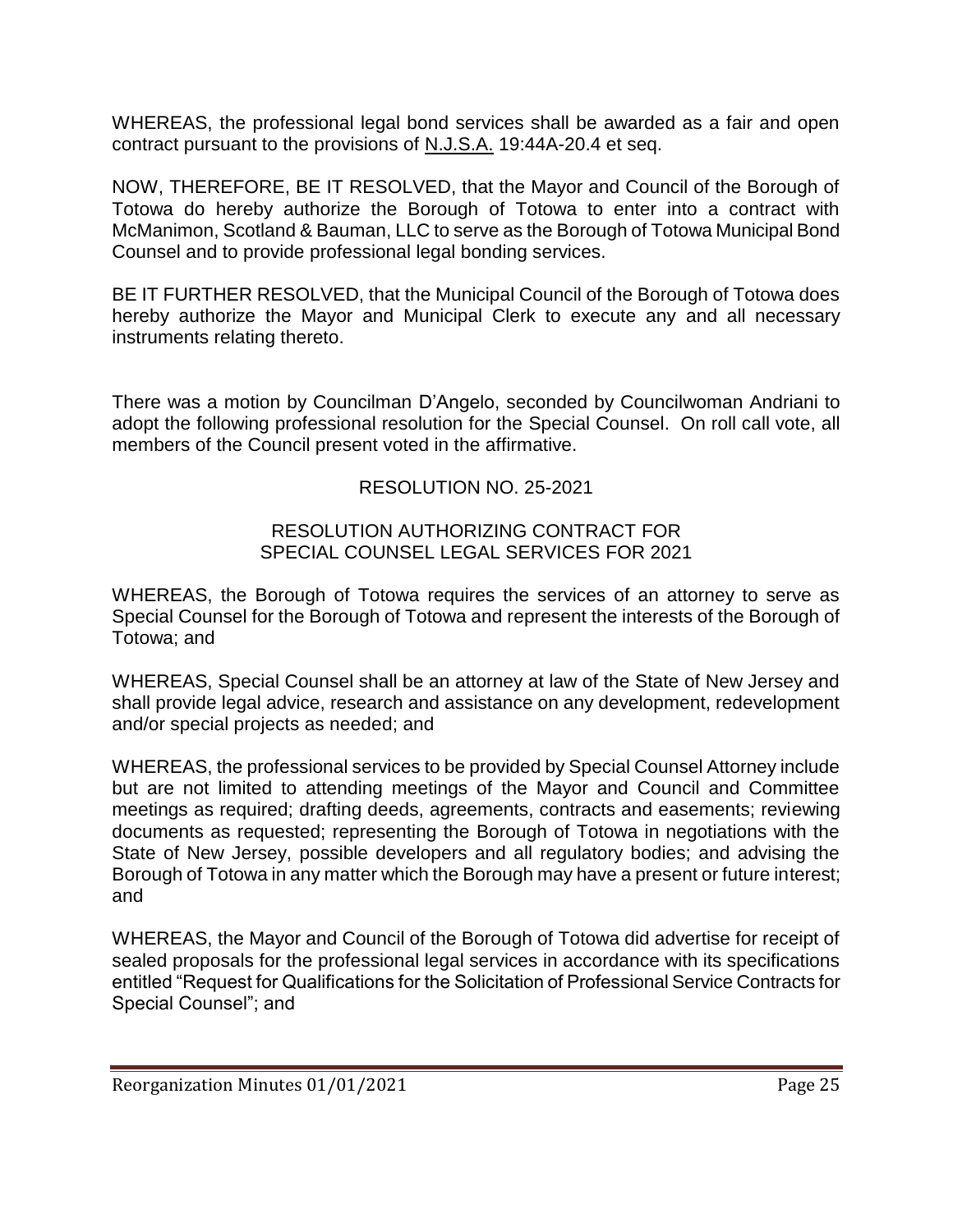WHEREAS, the Borough of Totowa did receive proposals at its Municipal Building on December 16, 2020; and

WHEREAS, the Finance and Administration Committee did examine all proposals for professional bond counsel services; and

WHEREAS, the law firm of McManimon, Scotland & Bauman, LLC, with offices located at 75 Livingston Avenue, Second Floor, Roseland, New Jersey 07068 has submitted a proposal to provide the required legal services, a copy of which is on file in the office of the Borough of Totowa Municipal Clerk; and

WHEREAS, the firm of McManimon, Scotland & Baumann, LLC possesses the necessary experience and expertise to provide the professional legal services; and

WHEREAS, for providing the required services, the Borough of Totowa will compensate McManimon, Scotland & Baumann, LLC in accordance with the Fee Schedule set forth in their proposal; and

WHEREAS, the term of this contract shall be for a period of one year commencing on January 1, 2021 and terminating on December 31, 2021; and

WHEREAS, the professional legal services shall be awarded as a fair and open contract pursuant to the provisions of N.J.S.A. 19:44A-20.4 et seq.

NOW, THEREFORE, BE IT RESOLVED, that the Mayor and Council of the Borough of Totowa do hereby authorize the Borough of Totowa to enter into a contract with McManimon, Scotland & Baumann, LLC to serve as Special Counsel to the Borough of Totowa and provide professional legal services.

BE IT FURTHER RESOLVED, that the Municipal Council of the Borough of Totowa does hereby authorize the Mayor and Municipal Clerk to execute any and all necessary instruments relating thereto.

There was a motion by Councilman D'Angelo, seconded by Councilwoman Andriani to adopt the following professional resolution for the Grant Writer. On roll call vote, all members of the Council present voted in the affirmative.

#### RESOLUTION NO. 26-2021

#### RESOLUTION AUTHORIZING CONTRACT FOR PROFESSIONAL GRANT WRITING SERVICES FOR 2021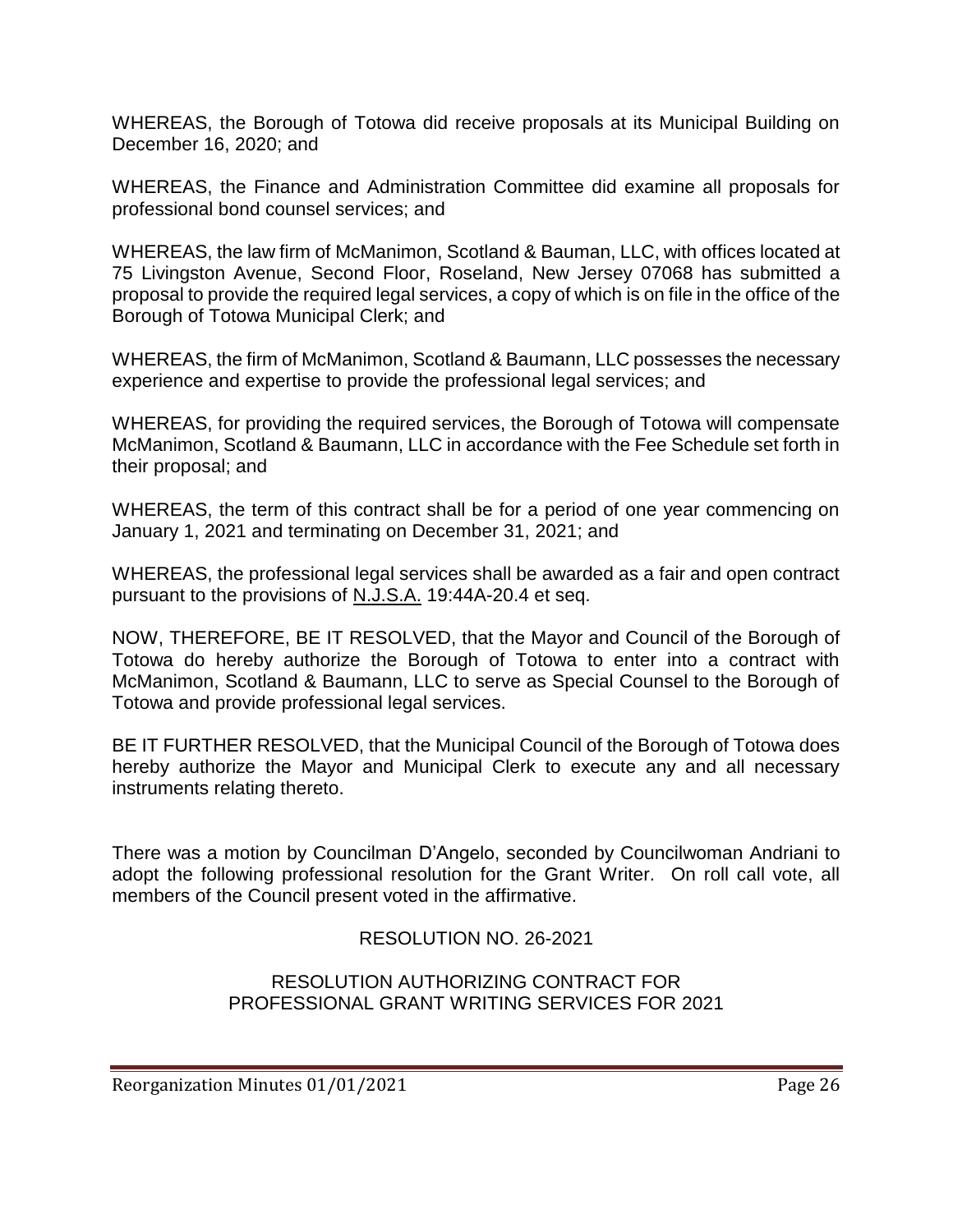WHEREAS, the Mayor and Council of the Borough of Totowa desire the services of a professional grant writing firm to assist the Borough of Totowa with securing federal and state appropriations, grant procurement and alternative funding methodologies; and

WHEREAS, the Mayor and Council of the Borough of Totowa did advertise for receipt of sealed proposals for the professional grant writing services in accordance with its specifications entitled "Request for Proposals for the Position of Municipal Grant Writer for the Borough of Totowa"; and

WHEREAS, the Borough of Totowa did receive proposals at its Municipal Building on December 16, 2020; and

WHEREAS, the Finance and Administration Committee did examine all proposals for professional grant writing services; and

WHEREAS, Millennium Strategies LLC, 60 Roseland Avenue, Caldwell, New Jersey 07006, has submitted a proposal to provide the grant writing and alternative financial consulting services, a copy of which is on file in the office of the Borough of Totowa Municipal Clerk; and

WHEREAS, the firm of Millennium Strategies LLC possesses the necessary experience and expertise to perform the professional grant writing services; and

WHEREAS, for providing the required services, the Borough of Totowa will compensate, Millennium Strategies LLC in accordance with their proposal; and

WHEREAS, the term of this contract shall be for a period of one year commencing on January 1, 2021 and terminating on December 31, 2021; and

WHEREAS, the professional grant writing services shall be awarded as a fair and open contract pursuant to the provisions of N.J.S.A. 19:44A-20.4 et seq.

NOW, THEREFORE, BE IT RESOLVED, that the Mayor and Council of the Borough of Totowa do hereby authorize the Borough of Totowa to enter into a contract with Millennium Strategies LLC to serve as the Borough of Totowa Municipal Grant Writer and provide professional grant writing services.

BE IT FURTHER RESOLVED, that the Municipal Council of the Borough of Totowa does hereby authorize the Mayor and Municipal Clerk to execute any and all necessary instruments relating thereto.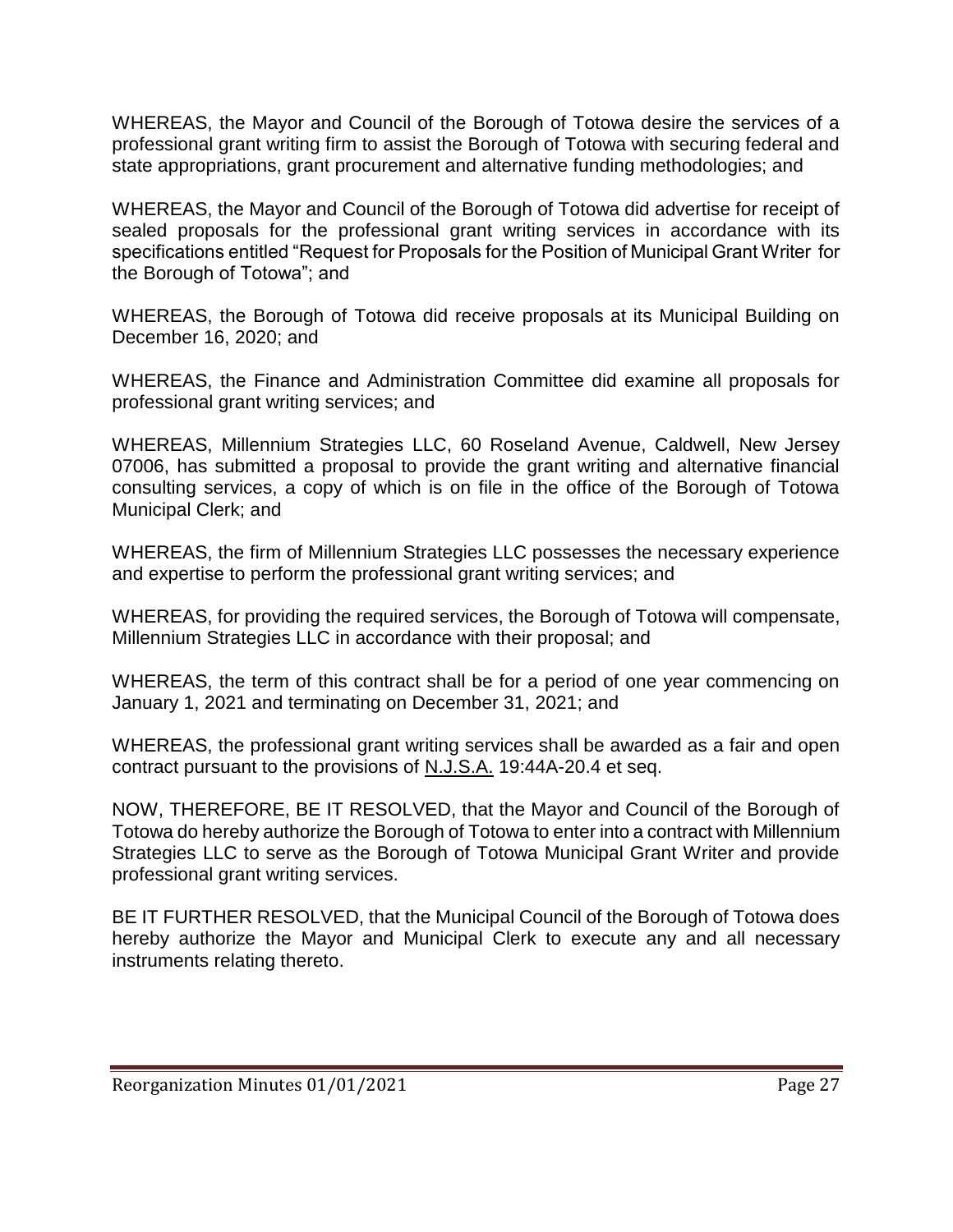There was a motion by Councilman D'Angelo, seconded by Councilwoman Andriani to adopt the following professional resolution for the Affordable Housing Administrative Agent. On roll call vote, all members of the Council present voted in the affirmative.

# RESOLUTION NO. 27-2021

#### RESOLUTION AUTHORIZING THE APPOINTMENT OF AN AFFORDABLE HOUSING ADMINISTRATIVE AGENT FOR THE BOROUGH OF TOTOWA

WHEREAS, the Borough of Totowa has petitioned the Superior Court of New Jersey for a Declaratory Judgment that its adopted Housing Element and Fair Share Plan is compliant with its constitutional obligation to provide its fair share of the regional need for very-low, low, and moderate income housing; and

WHEREAS, the Borough of Totowa's adopted Housing Element and Fair Share Plan will result in the creation of housing units affordable to and intended for occupancy solely by qualified very-low, low, and moderate income households; and

WHEREAS, the Administrative Agent shall assist the Borough of Totowa with complying with the State of New Jersey's affordable housing regulations in the areas of income qualifications, affordable rents and sale prices and affirmative marketing plans; and

WHEREAS, these comprehensive Affordable Housing services may only be provided by an individual or firm that has been certified by the New Jersey Department of Community Affairs; and

WHEREAS, the Borough of Totowa solicited proposals from firms qualified to serve as the Affordable Housing Administrative Agent for the Borough of Totowa; and

WHEREAS, the Borough of Totowa did receive proposals at its Municipal Building on December 16, 2020; and

WHEREAS, Community Grants, Planning & Housing, 101 Interchange Plaza, Suite 301, Cranbury, New Jersey 08512 has submitted a proposal to provide the required professional services, a copy of which is on file in the office of the Borough of Totowa Municipal Clerk; and

WHEREAS, the firm of Community Grants, Planning & Housing possesses the necessary experience and expertise to provide the professional administrative services; and

WHEREAS, for providing the required services, the Borough of Totowa will compensate Community Grants, Planning & Housing in accordance with the Fee Schedule set forth in their proposal; and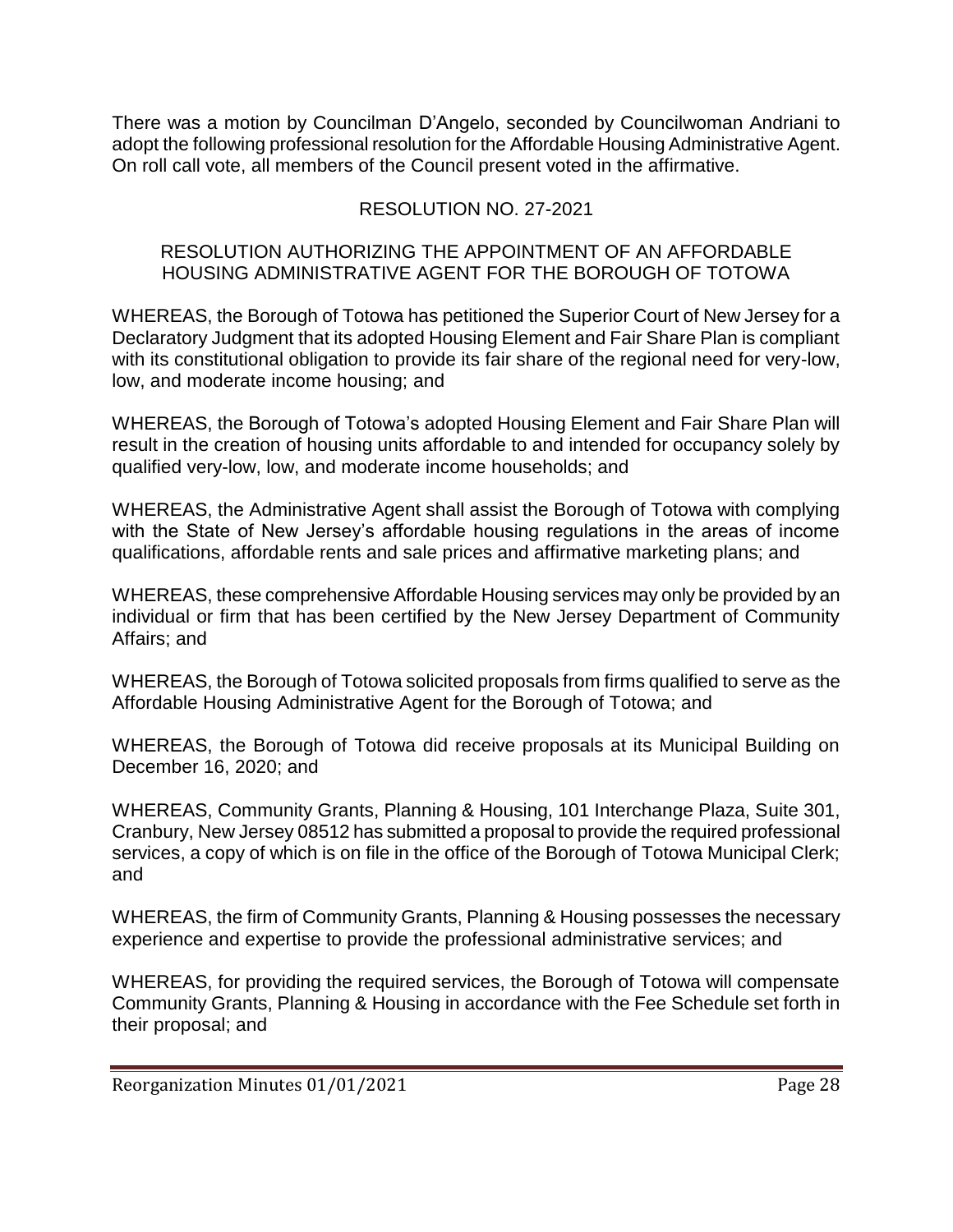WHEREAS, the term of this contract shall be for a period of one year commencing on January 1, 2021 and terminating on December 31, 2021; and

WHEREAS, the professional affordable housing administrative agent services shall be awarded as a fair and open contract pursuant to the provisions of N.J.S.A. 19:44A-20.4 et seq.

NOW, THEREFORE, BE IT RESOLVED, that the Mayor and Council of the Borough of Totowa do hereby authorize the Borough of Totowa to enter into a contract with Community Grants, Planning & Housing to serve as the Affordable Housing Administrative Agent to the Borough of Totowa and provide professional services.

BE IT FURTHER RESOLVED, that the Municipal Council of the Borough of Totowa does hereby authorize the Mayor and Municipal Clerk to execute any and all necessary instruments relating thereto.

The following appointments were made by Mayor Coiro and do not require Council consent or confirmation:

| <b>POSITION</b>                   | TERM/<br><b>YEARS</b> | <b>APPOINTED</b>     |
|-----------------------------------|-----------------------|----------------------|
| <b>Planning Board Class IV</b>    | 4                     | Angelo Coiro         |
| <b>Planning Board Class IV</b>    | 4                     | Peter Campilango     |
| Planning Board Class IV (Alt. 1)  | $\overline{2}$        | Anthony Sabatino     |
| <b>Planning Board Class III</b>   |                       | Louis D'Angelo       |
| <b>Planning Board Class II</b>    |                       | <b>James Niland</b>  |
| <b>Board of Recreation</b>        | 5                     | Donna Alvino         |
| <b>Shade Tree Commission</b>      | 5                     | Doreen Makoujy       |
| <b>Senior Citizen Coordinator</b> | 1                     | Maria Murphy         |
| <b>Local Assistance Board</b>     |                       | Debra Andriani       |
| <b>Local Assistance Board</b>     |                       | <b>Judith Wright</b> |
|                                   |                       |                      |

Mayor Coiro announced the following Council Committees for the year 2021. The first Councilman/Councilwoman listed is the Chair of that Committee.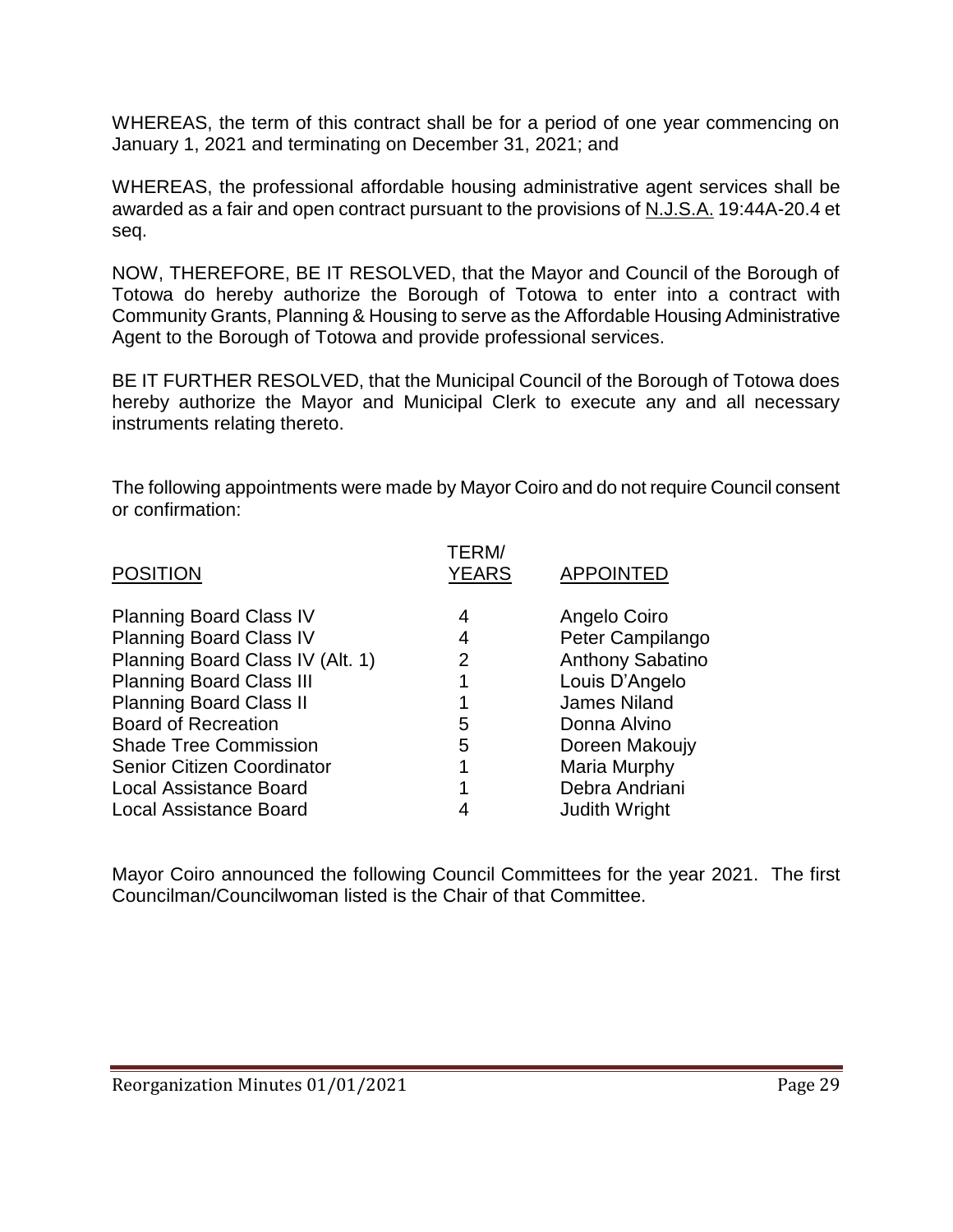# FINANCE & ADMINISTRATION

|                                                                                                                                 | <b>PICARELLI</b> | <b>D'ANGELO</b>                                                           | <b>CAPO</b>                                                                  |
|---------------------------------------------------------------------------------------------------------------------------------|------------------|---------------------------------------------------------------------------|------------------------------------------------------------------------------|
| Auditor<br><b>Budgetary Control</b><br><b>Tax Collector</b><br>Assessor<br>Garbage<br>Legal<br><b>Uniform Construction Code</b> |                  | Insurance<br>Treasury<br><b>Municipal Court</b><br><b>Street Lighting</b> |                                                                              |
|                                                                                                                                 |                  | <b>PUBLIC SAFETY</b>                                                      |                                                                              |
|                                                                                                                                 | D'ANGELO         | <b>CAPO</b>                                                               | <b>BUCHER</b>                                                                |
| Police<br>Dog License                                                                                                           | Fire             |                                                                           | <b>First Aid</b><br><b>Uniform Fire Code</b>                                 |
|                                                                                                                                 |                  | <b>PUBLIC WORKS</b>                                                       |                                                                              |
|                                                                                                                                 | <b>BUCHER</b>    | <b>PALAZZO</b>                                                            | <b>PICARELLI</b>                                                             |
| Roads                                                                                                                           |                  | <b>Storm Drainage</b><br><b>Flood Control</b>                             | Water                                                                        |
| <b>ENGINEERING &amp; PUBLIC PROPERTY</b>                                                                                        |                  |                                                                           |                                                                              |
|                                                                                                                                 | <b>CAPO</b>      | <b>ANDRIANI</b>                                                           | <b>D'ANGELO</b>                                                              |
| Engineering                                                                                                                     |                  | Sewer                                                                     | <b>All Public Property</b>                                                   |
| <b>LIAISON &amp; INSPECTION</b>                                                                                                 |                  |                                                                           |                                                                              |
|                                                                                                                                 | <b>ANDRIANI</b>  | <b>BUCHER</b>                                                             | <b>PALAZZO</b>                                                               |
| <b>Board of Health</b><br>Library<br><b>Shade Tree</b>                                                                          |                  | Recreation<br><b>Planning Board</b>                                       | <b>Swimming Pool</b><br>Board of Adjustment<br><b>Local Assistance Board</b> |
| <b>LEGISLATIVE &amp; ORDINANCES</b>                                                                                             |                  |                                                                           |                                                                              |
|                                                                                                                                 | <b>PALAZZO</b>   | <b>PICARELLI</b>                                                          | <b>ANDRIANI</b>                                                              |
| Ordinances                                                                                                                      |                  | Legislation                                                               | Licenses                                                                     |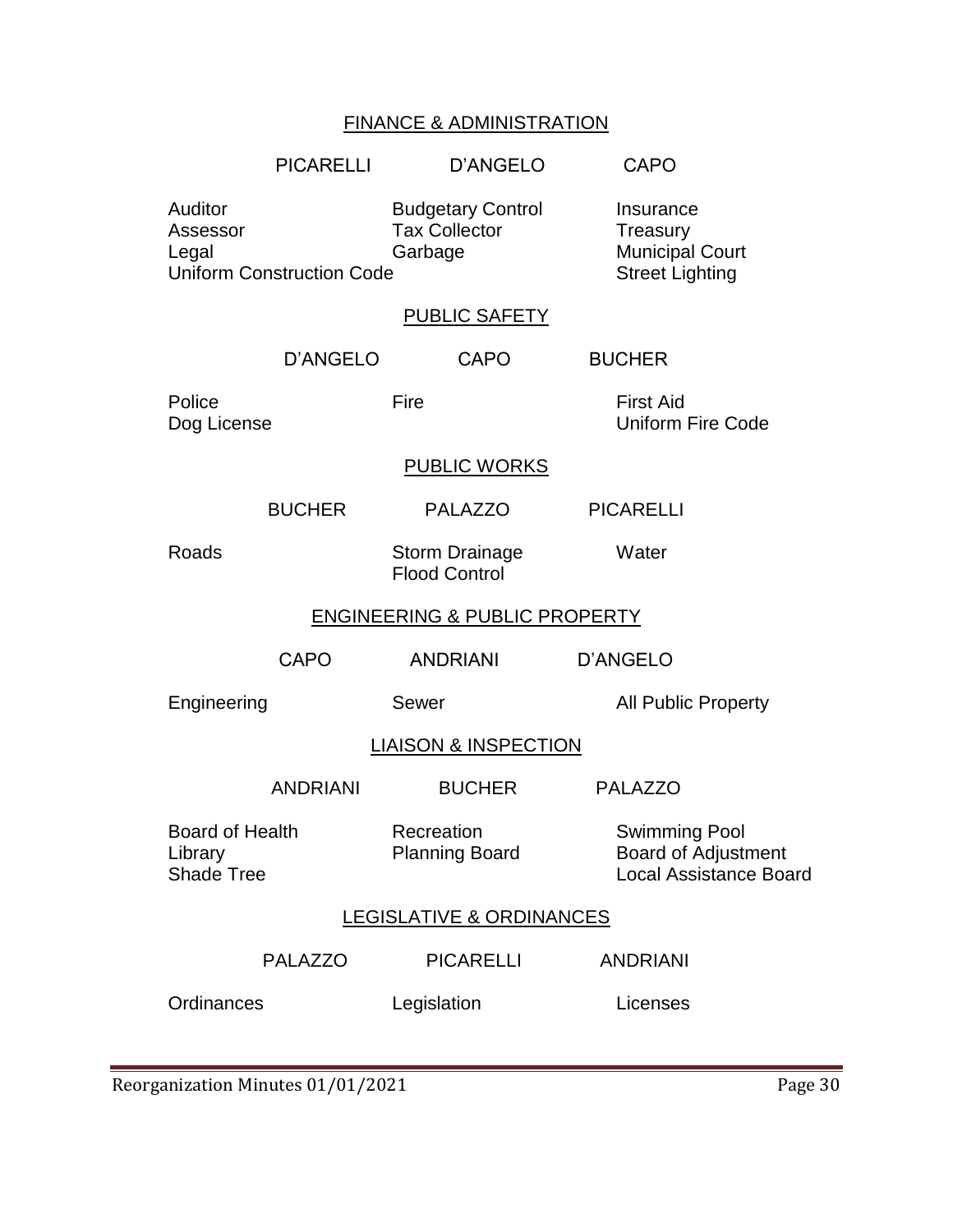Mayor Coiro gave his annual New Year's State of the Municipality Address and Message to the Citizens of the Borough of Totowa.

Dear Fellow Residents,

As I do each New Year's Day, I would like to review some of the events and accomplishments that took place in our town during the past year and to announce some of the plans we have for 2021. First, I'd like to again welcome back Debbie Andriani and Bill Bucher to the Council and congratulate them on their recent election victory. Both Debbie and Bill are experienced members of the Council and work hard throughout the year for our residents. They are involved in many of our town's internal and external operations. I am sure I can count on them to continue to serve Totowa well in the future.

I don't have to tell anyone that 2020 was a year that we have not experienced before and unlike any other. From the first days of the pandemic, decisions needed to be made daily and there was no roadmap with how to deal with the situation at hand. Our police officers, first aid squad members, fire fighters, office staff, DPW and all of our employees had to find new ways to get their jobs done. With our Council members and department heads leading the way, creative solutions were born to deal with and work through the pandemic. A special note of thanks to our town nurse, Darlene Walsh, who had been and continues to work diligently during the pandemic. And we all learned how to zoom.

I also want to single out our First Aid Squad members, who are all volunteers. During the height of the pandemic and during its second wave, these first responders worked tirelessly to serve our residents while holding down their regular jobs. As volunteers, they were on the front lines and witnessed firsthand what the virus was capable of, and yet, responded to the needs of our community with professionalism and empathy. They are deserving of your support. During the lockdown and the period that followed, when things looked bleak, I also saw the best of our community come out. I heard stories of neighbors offering assistance and checking up on each other. Our library staff reached out to senior citizens to lend a helping hand. Local businesses and residents generously donated much needed protective gear to our police department, firefighters, and first aid squad members, especially in the early months when supplies were limited.

With respect to the Fire Department, in 2020, a new, state of the art ladder truck was delivered and will serve our community for many years. And even though the large fire truck parade had to be cancelled, the Totowa and Woodland Park fire departments collaborated and had parades in both towns in December. The toy drive that was held surpassed last year's total. I thank all of our volunteer firefighters for their dedication and service to our community.

Our police department also underwent a leadership change. Robert Coyle, who served as Totowa's police chief for 23 years, retired on March 1. Bob had been with the police department since 1979 and we commend his leadership of the department for all those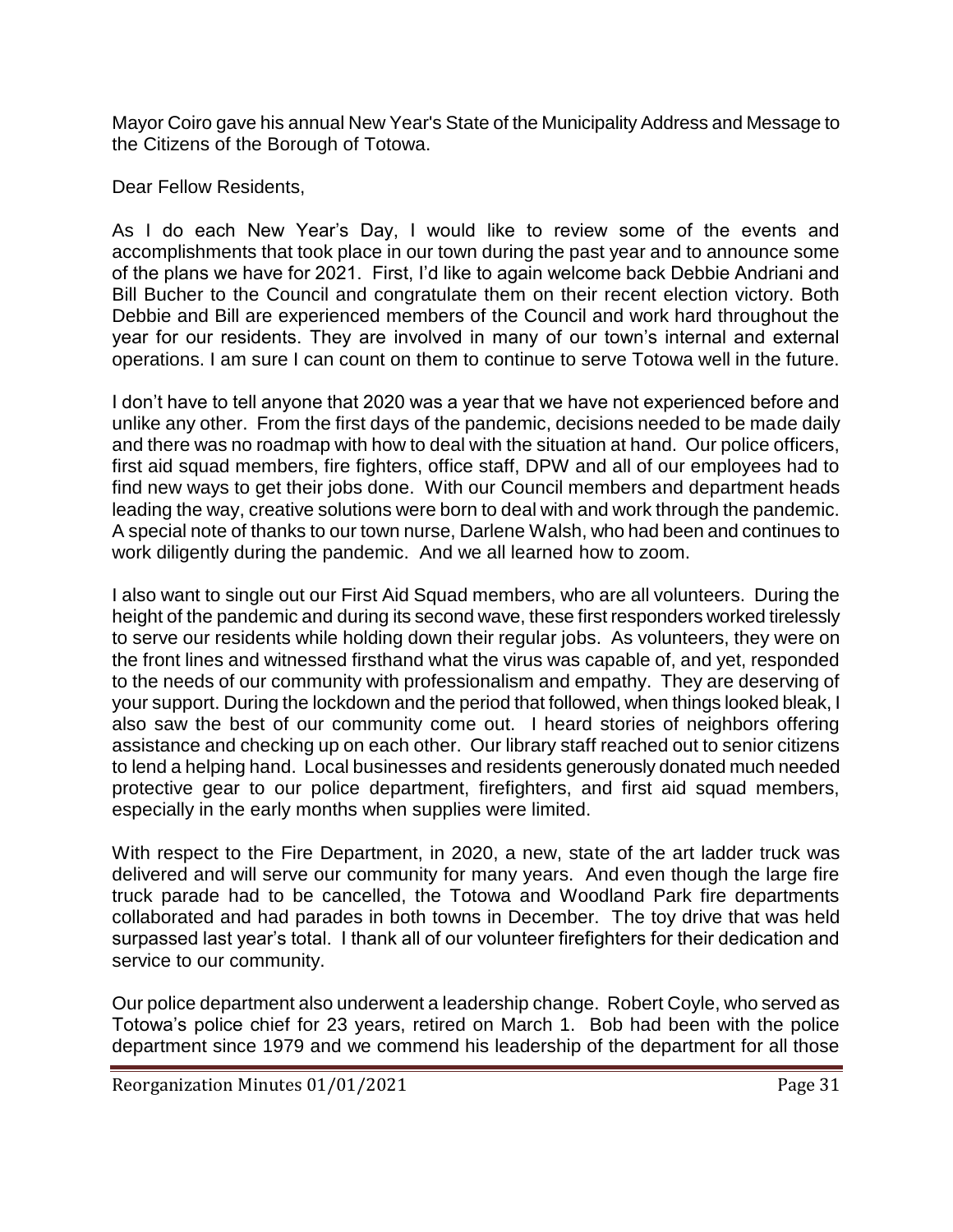years. We hope he is enjoying retirement with his wife Vicky. Carmen Veneziano was sworn in as our new police chief and had the task of dealing with a pandemic and lockdown a couple of weeks after his promotion. Carmen had led our detective bureau and is doing an outstanding job during these unprecedented times. The Council and I look forward to working with him for years to come.

With respect to our infrastructure, PSEG has continued to proactively replace older gas lines in our town in 2020. This is being done to try to avoid some of the gas problems that occurred during Hurricane Irene and Superstorm Sandy. The roads in our town where PSEG had been digging and have been repaved this year by them or with a grant from the Department of Transportation include Raphael Road, Greene Ave, Claremont Ave, Sutton Ave, Highview Ave., St. James Place, Cherba Place, Mitchell Ave., Young Ave., Peterson Road, and Rosengren Ave. Roads to be repaved in 2021 through either a grant from the DOT or by PSEG include Bogert Street, Stewart Terrace, Meadow Drive, Knollwood Drive, Pamela Drive, Carr Place, Roseda Drive, Glen Terrace, Rutherford Court, Artillery Park Road, Knox Terrace, Colonial Court and anywhere else that PSEG replaced gas lines. With grants from the Department of Transportation, we repaved Jefferson Place, portions of Winifred Drive and Washington Place, and Adams Drive. In addition, in 2020, utilizing our own funds, we repaved Haven Ave., William Place and Roseland Ave. In 2021, we will also be paving Dey Hill Trail, Craig Court, and Commerce Way. This long list will improve many of our roads by making them smooth again.

We applied for another grant from Passaic County to continue relining our sanitary sewers and were recently notified that it has been awarded to us. Our most recent awards for Boyle Avenue and Lincoln Avenue marked Phases 9 and 10 of our sewer lining efforts. We will also embark on replacing the pumps and infrastructure at the William Place pump house. This will be an expensive project but the upgrades are necessary as the existing system is quite outdated. We will continue looking at ways to improve our water and sewer system while alleviating flooding to our residents.

At the PAL ball field, even though we have been denied grants from the Passaic County Open Space Fund for the past two years, we are installing artificial turf for the football field and the PONY league baseball field. With the poor drainage of the field, our youth did not have the opportunity to use those fields for many days after rainstorms, causing cancellations and having to play as visitors for much of the season. Anyone who has been at the PAL lately has certainly seen the improvements taking place. The field should be ready for use by the spring.

Real estate development continued in Totowa in 2019. While we are pleased that developers have confidence in our borough, we also want the development to be done smartly and we must consider the impact on our infrastructure. On the former North Jersey Development Center site on Minnisink Road, the JP Morgan Chase data center is just about ready for use. As anyone who has driven by knows, the construction of the medical office building has begun. As part of the agreement with the developer, Minnisink Road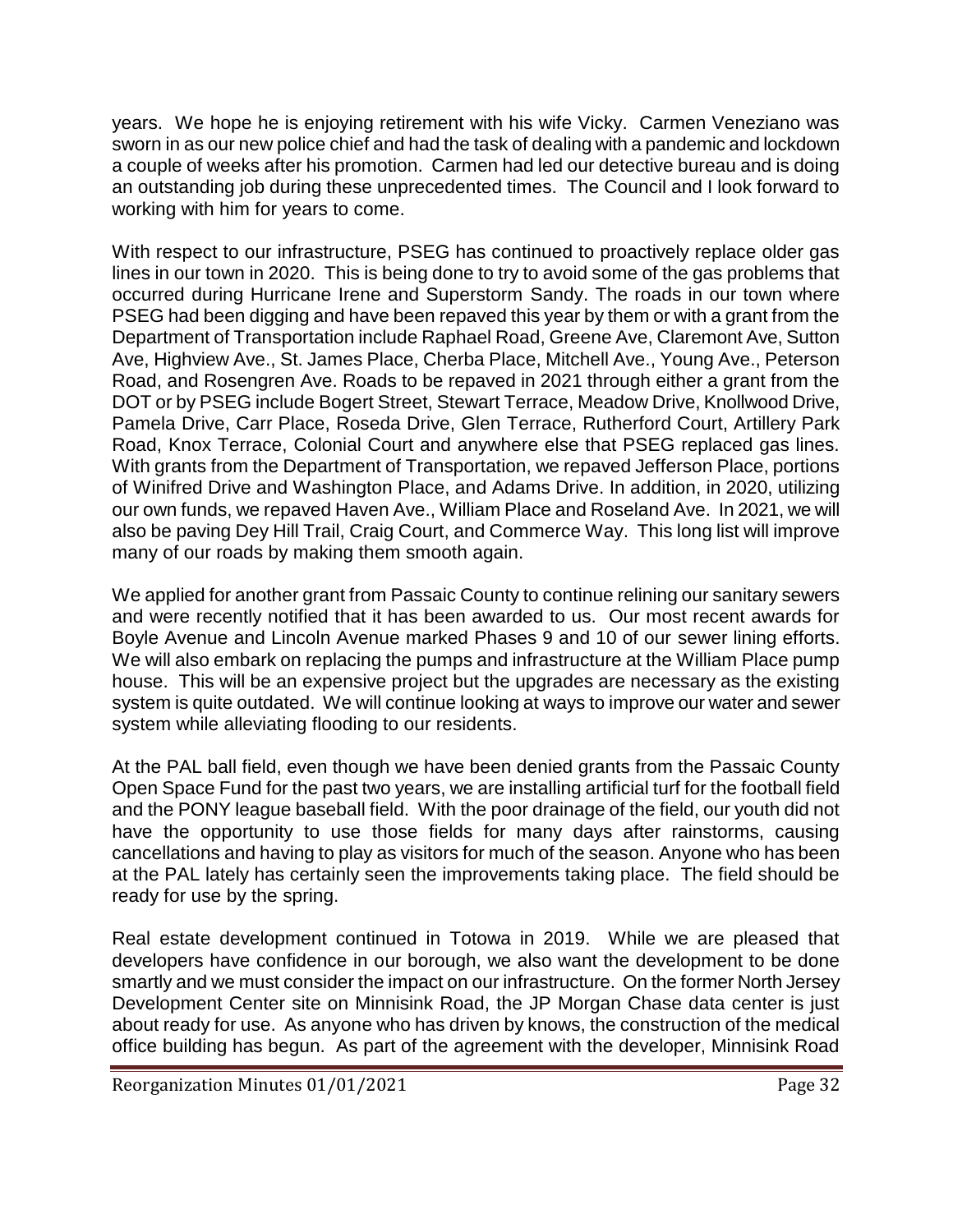and Vreeland Ave. will be widened at the intersection of those roads and a traffic light installed as part of the obligation of the developer.

The new housing development I spoke about last year on Shepherds Lane is moving quickly and is anticipated to open in 2021. The additional ratables from the projects mentioned and other construction taking place should provide ratables and ease the tax burden on our residents.

Our community continues to be strengthened by the support of our professional staff, employees, and, of course, volunteers. Be they fire fighters, first aid squad members, PAL members, or a member of one of our municipal boards, the time and effort of all of our town's volunteers are truly appreciated by the Council and me. It is what makes our town a community. I would like to acknowledge the efforts of our Board of Recreation this past year during the pandemic. While we decided to keep the pool closed this year and did not have summer camp or Totowa Day, the Board and its director came up with innovative ways to function and bring some fun and enjoyment to our residents. The Birthday Brigade operated from April to June bringing joy to homebound children. Family movie nights were a safe means of having families come together while staying in their cars. Our summer concert series in front of our Municipal Building was our most successful ever, with two of the performances being held on the PAL football field due to popular demand. A classic auto show was held and was sold out. The 5K Turkey Trot was reimagined and held virtually and our annual tree lighting was also held virtually. Many people volunteered to assist in these events to make them all a success. We look forward to 2021 and the return of some of the traditional programs mixed in with some of the new ones.

In late 2019, we sought to increase our recycling efforts and lower our trash disposal costs by supplying a recycling barrel to each residential unit in Totowa. For anyone who did not yet receive one, there are more barrels remaining and we will be terminating the distribution of barrels on February 28, 2021. So, anyone who has not picked up their barrel yet should do so before then. There is a limit of one per household and these barrels are to be used for recycling and will keep our community a little cleaner on windy recycling days as well as help drive our trash costs lower.

On the property tax front, in 2020, our total tax rate increased by 1.4% and almost entirely attributable to Passaic County. As you have heard me say many times, we are determined to be fiscally prudent. In Totowa we have decided to make tough choices and not place a financial burden on future budgets and future generations. The fire truck we recently purchased, the turf field being installed, and the upgrades to the William Place pump station I spoke about are being funded without incurring any debt. We have now achieved our ninth consecutive year without any long-term debt in our municipality, a claim only a handful of municipalities across New Jersey can make. Our core belief is that we should pay currently to meet our obligations where we can and not borrow if possible. By freeing ourselves of debt, we can utilize those funds for much needed improvements to our infrastructure and replacing outdated equipment. In 2020, Totowa continues the distinction